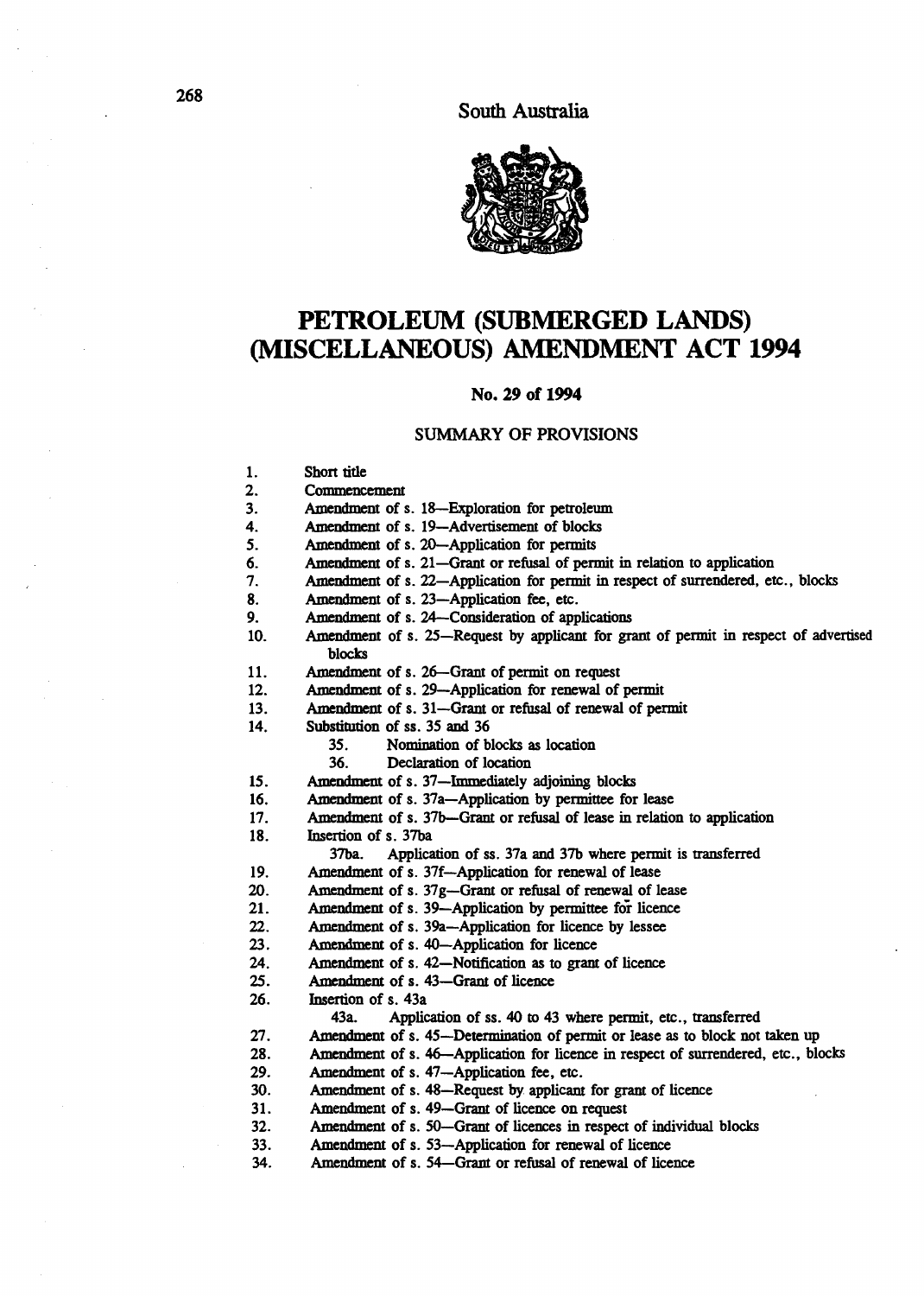i<br>I<br>I<br>I i ! i<br>E  $\mathbf{r}$ 

I

i<br>Incorporate de América (Incorporation)<br>Incorporate de América (Incorporation)

| 35. | Repeal of s. 56                                                                                |
|-----|------------------------------------------------------------------------------------------------|
| 36. | Amendment of s. 58-Unit development                                                            |
| 37. | Amendment of s. 63-Application for pipeline licence                                            |
| 38. | Amendment of s. 64—Grant or refusal of pipeline licence                                        |
| 39. | Amendment of s. 67-Application for renewal of pipeline licence                                 |
| 40. | Amendment of s. 68-Grant or refusal of renewal of pipeline licence                             |
| 41. | Amendment of s. 70—Variation of pipeline licence on application by pipeline licensee           |
| 42. | Amendment of s. 77-Approval and registration of transfers                                      |
| 43. | Amendment of s. 78—Entries in register on devolution of title, etc.                            |
| 44. | Amendment of s. 80—Approval of dealings creating, etc., interests, etc., in existing<br>titles |
| 45. | Amendment of s. 80a-Approval of dealings in future interests, etc.                             |
| 46. | Amendment of s. 83—Power of Minister to require information as to dealings                     |
| 47. | Amendment of s. 85-Inspection of register and documents                                        |
| 48. | Amendment of s. 86-Evidentiary provision                                                       |
| 49. | Amendment of s. 91-Registration fees                                                           |
| 50. | Amendment of s. 96-Work practices                                                              |
| 51. | Insertion of s. 96a                                                                            |
|     | Conditions relating to insurance<br>9ба.                                                       |
| 52. | Amendment of s. 110-Special prospecting authorities                                            |
| 53. | Amendment of s. 111-Access authorities                                                         |
| 54. | Repeal of s. 113                                                                               |
| 55. | Amendment of s. 117-Release of information                                                     |
| 56. | Repeal of s. 132                                                                               |
| 57. | Amendment of s. 133-Orders for forfeiture in respect of certain offences                       |
| 58. | Amendment of s. 137b-Interpretation                                                            |
| 59. | Substitution of ss. 138, 138a, 139 and 140                                                     |
|     | 138.<br>Fees                                                                                   |
| 60. | Amendment of s. 141—Time for payment of fees                                                   |
| 61. | Insertion of ss. 148a, 148b                                                                    |
|     | 148a.<br>Provisional payment of royalty                                                        |
|     | 148b.<br>Adjustment of payments of royalty                                                     |
| 62. | Amendment of s. 151-Regulations                                                                |
| 63. | Insertion of sixth schedule                                                                    |

### SIXTH SCHEDULE

Petroleum (Submerged *Lands)* (Miscellaneous) *Amendment Aa* 1994: *Transitional Provisions*  269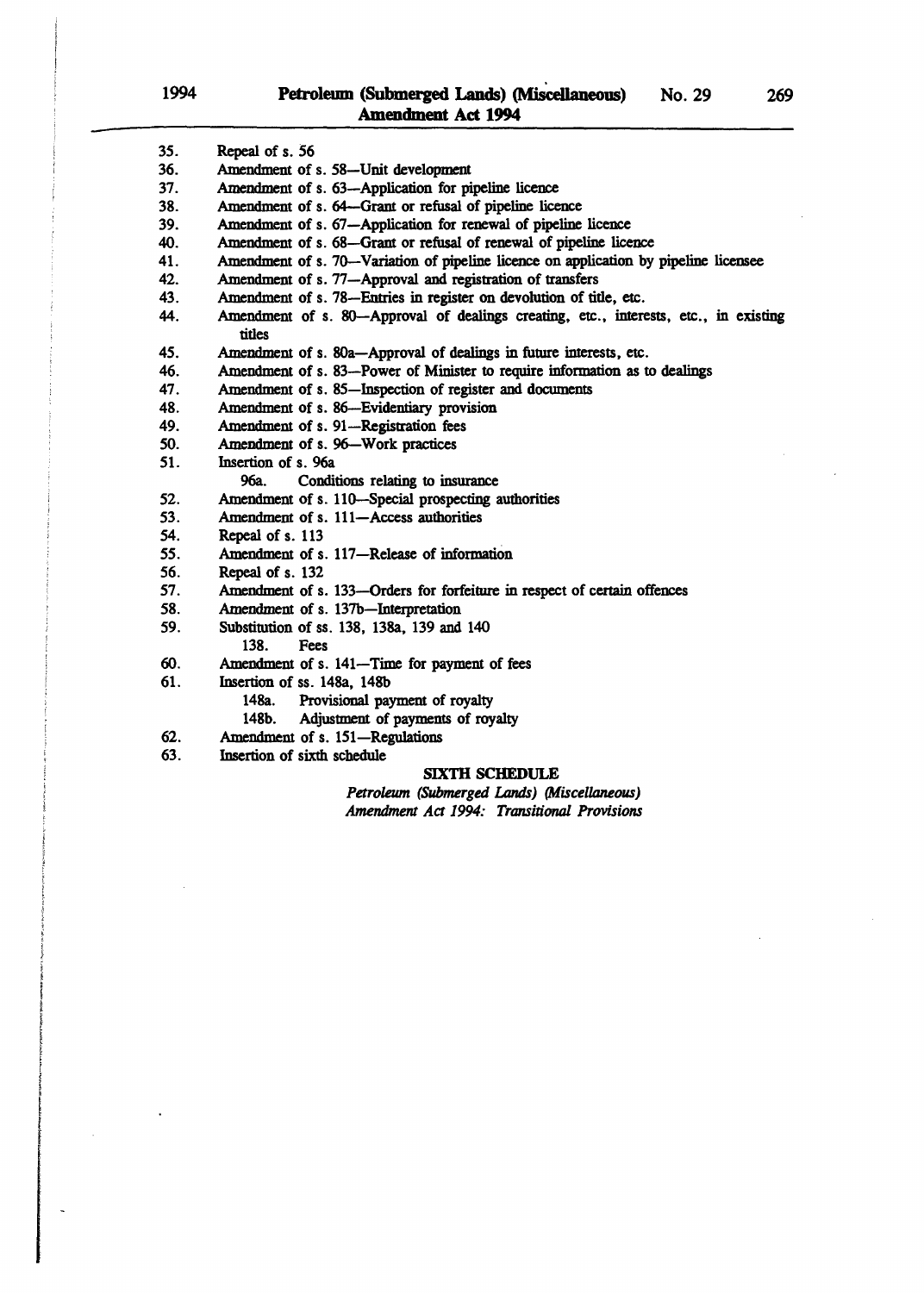

AN NO QUADRAGESIMO TERTIO

# ELIZABETHAE II REGINAE

# A.D. 1994

\*\*\*\*\*\*\*\*\*\*\*\*\*\*\*\*\*\*\*\*\*\*\*\*\*\*\*\*\*\*\*\*\*\*\*\*\*\*\*\*\*\*\*\*\*\*\*\*\*\*\*\*\*\*\*\*\*\*\*\*\*\*\*\*\*\*\*\*\*\*\*\*\*

# No. 29 of 1994

### An Act to amend the Petroleum (Submerged. Lands) Act 1982.

*[Assented to* 26 *May 1994]* 

The Parliament of South Australia enacts as follows:

#### Short title

1. (1) This Act may be cited as the *Petroleum (Submerged* Lands) *(Miscellaneous) Amendment Act 1994.* 

(2) The *Petroleum (Submerged Lands) Act* 1982 is referred to in this Act as "the principal Act".

### **Commencement**

2. This Act will come into operation on a day to be fixed by proclamation.

### Amendment of s. IS-Exploration for petroleum

3. Section 18 of the principal Act is amended by inserting after its present contents (now to be designated as subsection  $(1)$ ) the following subsection:

(2) For the purposes of subsection (1), a person who does anything preparatory to, or lmowingly connected with, exploration for petroleum will be taken to be exploring for petroleum.

### Amendment of s. 19-Advertisement of blocks

4. Section 19 of the principal Act is amended by striking out subsections (3), (4) and (5).

### Amendment of s. 20-Application for permits

5. Section 20 of the principal Act is amended-

- (a) by striking out from subsection (1)(f) "a fee of \$3 000" and substituting "the prescribed fee";
- *(b)* by striking out subsection (5).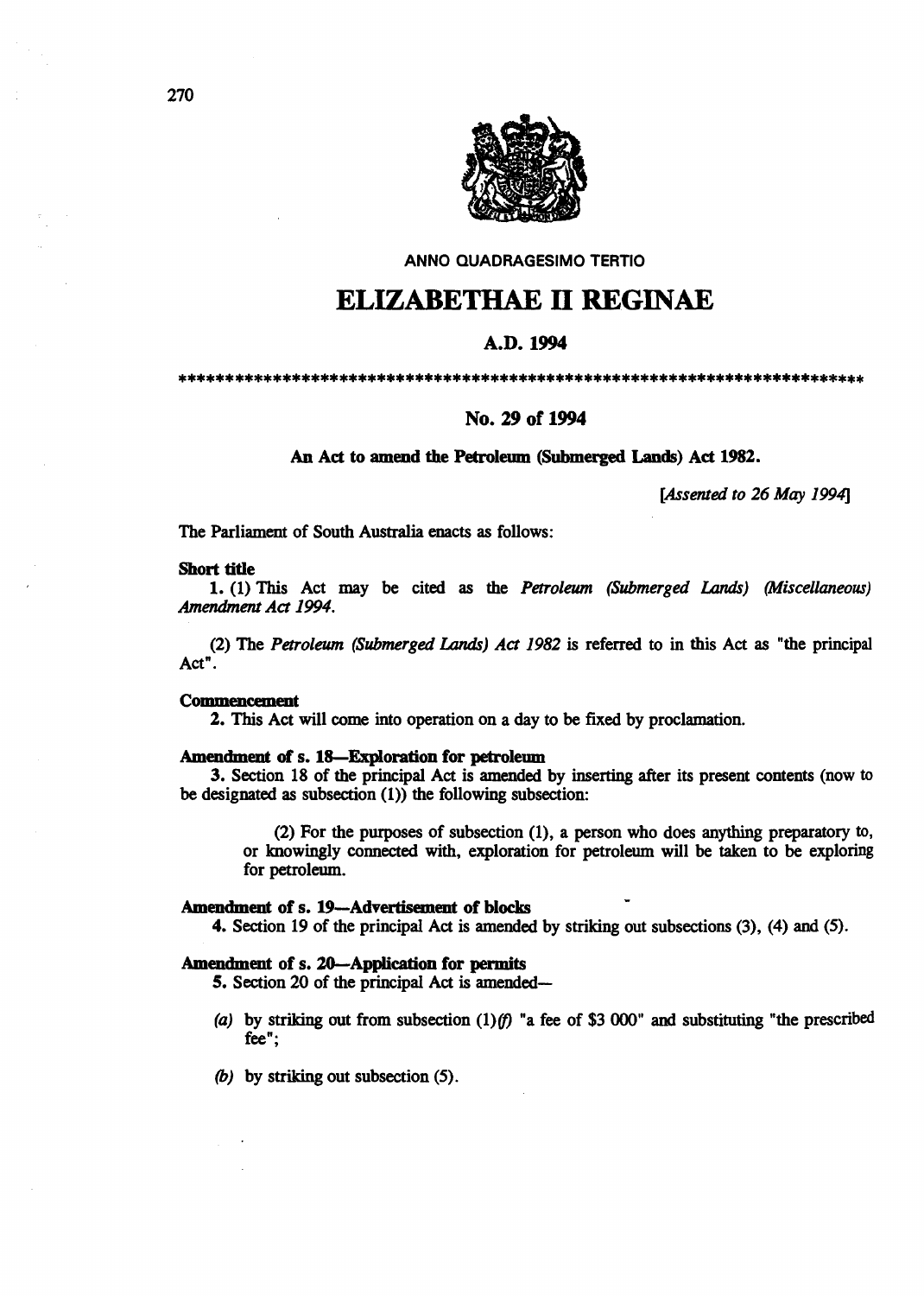# Amendment of s. 21-Grant or refusal of permit in relation to application

- 6. Section 21 of the principal Act is amended-
- (a) by striking out paragraph (a) of subsection  $(1)$  and substituting the following paragraph:
	- (a) by instrument in writing served on the applicant, infonn the applicant that the Minister is prepared to grant to the applicant a pennit in respect of the block or blocks specified in the instrument;;
- (b) by striking out from subsection  $(2)(b)$  "and lodge with the Minister the security referred to in the instrument";
- (e) by striking out from subsection (3) all of the words following "expiration of the firstmentioned period of one month," and substituting "allows, by instrument in writing served on the Minister, request the Minister to grant to the applicant the pennit referred to in the firstmentioned instrument. ";
- (d) by striking out subsections (4) and (5) and substituting the following subsections:

(4) Where an applicant on whom there has been served an instrument under subsection (1) has made a request under subsection (3) within the period applicable under subsection (3), the Minister must grant to the applicant an exploration permit for petroleum in respect of the block or blocks specified in the instrument.

(5) Where an applicant on whom there has been served an instrument under subsection (1) has not made a request under subsection (3) within the period applicable under subsection (3), the application lapses upon the expiration of that period.

### Amendment of s. 22-Application for permit in respect of surrendered, etc., blocks

7. Section 22 of the principal Act is amended by striking out subsections (2) and (3).

### Amendment of s. 23-Application fee, etc.

8. Section 23 of the principal Act is amended-

- (a) by striking out paragraph (a) of subsection (1) and substituting the following paragraph:
	- $(a)$  the prescribed fee;;
- (b) by striking out subsection (2) and substituting the following subsection:

(2) Where a pennit is not granted on the application, the amount of the deposit must, subject to subsection (3), be refunded to the applicant.

### Amendment of s. 24-Consideration of applications

9. Section 24 of the principal Act is amended-

- (a) by striking out subsections  $(3)$  and  $(4)$ ;
- (b) by inserting "and" between subparagraphs (i) and (ii) of subsection  $(5)(b)$ ;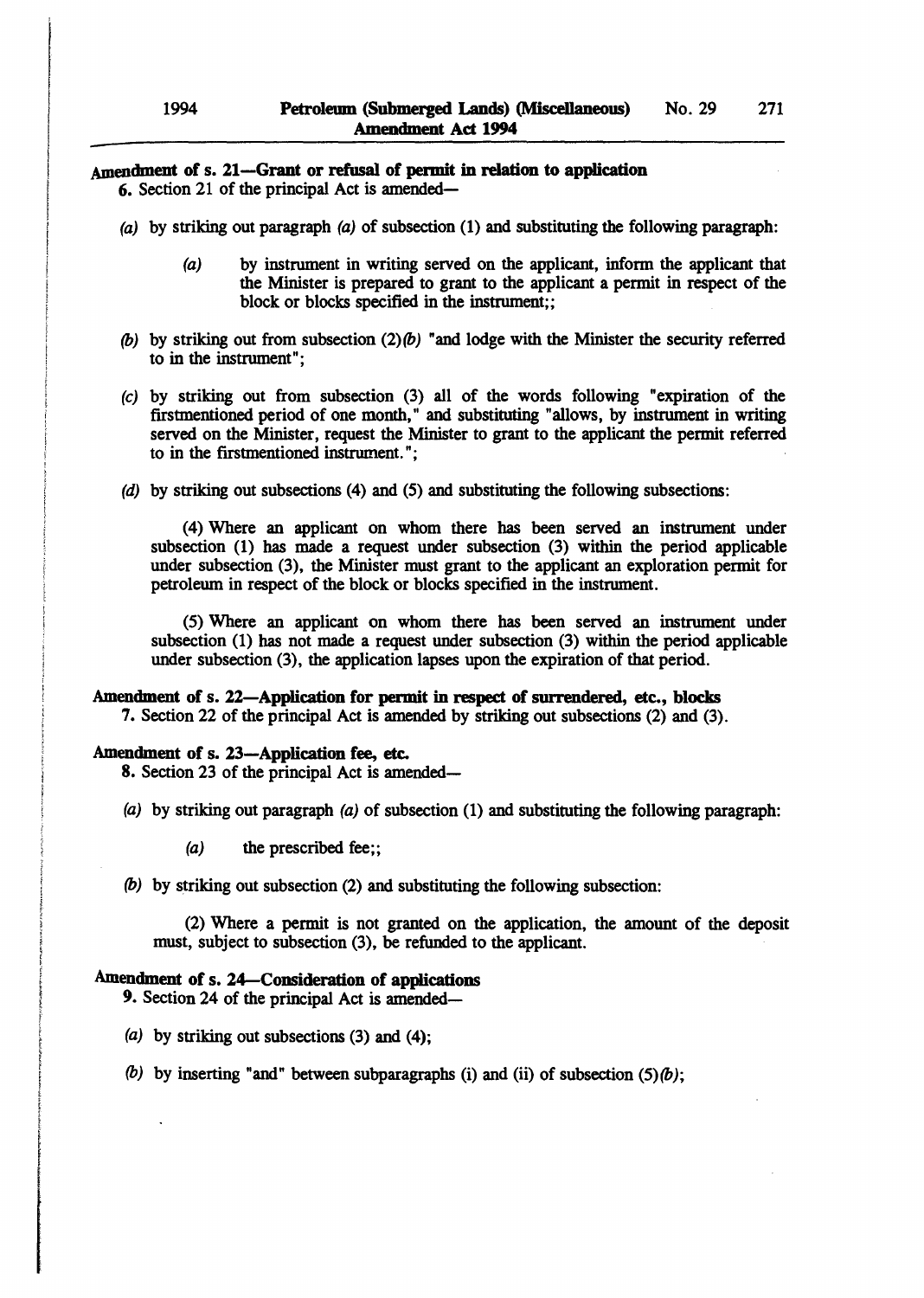(c) by striking out subparagraph (iii) of subsection  $(5)(b)$  and the word "and" preceding that subparagraph.

### Amendment of s. 25—Request by applicant for grant of permit in respect of advertised blocks

10. Section 25 of the principal Act is amended-

- (a) by inserting "and" between paragraphs (a) and (b) of subsection  $(1)$ ;
- (b) by striking out paragraph (c) of subsection (1) and the word "and" preceding that paragraph;
- (c) by inserting "or" between paragraphs  $(a)$  and  $(b)$  of subsection (2);
- (d) by striking out paragraph (c) of subsection (2) and the word "or" preceding that paragraph.

### Amendment of s. 26-Grant of permit on request

11. Section 26 of the principal Act is amended-

- (a) by inserting "and" between paragraphs  $(a)$  and  $(b)$ ;
- (b) by striking out paragraph (c) and the word "and" preceding that paragraph.

# Amendment of s. 29-Application for renewal of permit

12. Section 29 of the principal Act is amended by striking out from subsection  $(2)(c)$  "a fee of \$300" and substituting "the prescribed fee".

# Amendment of s. 31-Grant or refusal of renewal of permit

13. Section 31 of the principal Act is amended-

(a) by striking out subsections (1) and (2) and substituting the following subsections:

(1) Where an application has been made under section 29 for the renewal of a permit, the Minister-

(a) must, if the conditions to which the permit is, or has from time to time been, subject and the provisions of this Part and of the regulations have been complied with;

or

- $(b)$  may, if-
	- (i) any of the conditions to which the permit is, or has from time to time been, subject or any of the provisions of this Part or of the regulations has not been complied with;

and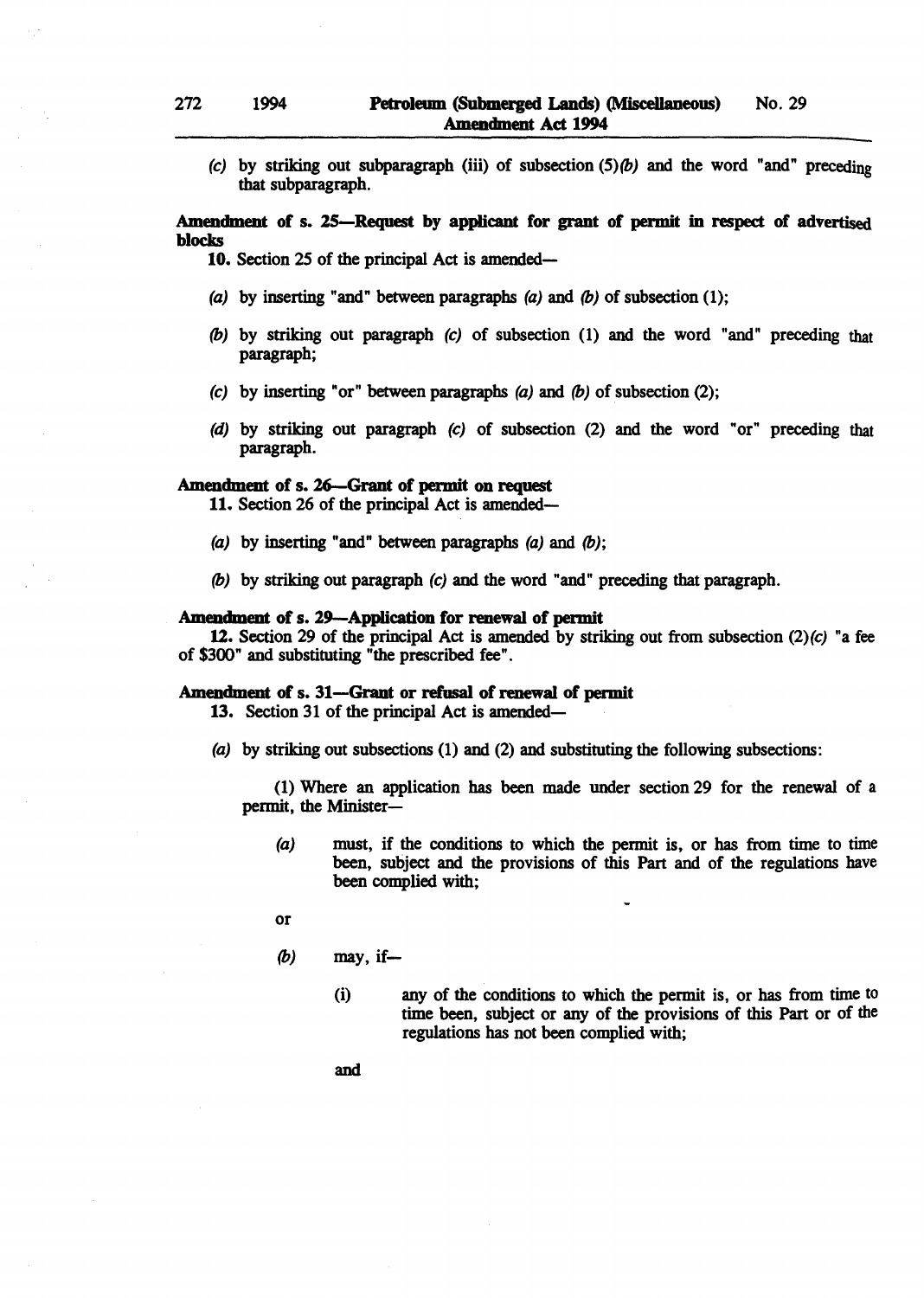(ii) the Minister is, nevertheless, satisfied that special circumstances exist that justify the granting of the renewal of the permit,

by instrument in writing served on the person who is then the permittee, infonn the person that the Minister is prepared to grant to the person the renewal of the permit.

(2) If any of the conditions to which the permit is, or has from time to time been, subject or any of the provisions of this Part or of the regulations has not been complied with, and if the Minister is not satisfied that special circumstances exist that justify the granting of the renewal of the permit, the Minister must, subject to subsection (3), by instrument in writing served on the person who is then the permittee, refuse to grant the renewal of the permit.;

- (b) by striking out from subsection  $(4)(b)$  "and lodge with the Minister the security referred to in the instrument";
- (c) by striking out from subsection (5) all of the words following "service of the instrument" and substituting "on the permittee, by instrument in writing served on the Minister, request the Minister to grant to the permittee the renewal of the permit.";
- (d) by striking out subsections (6) and (7) and substituting the following subsections:

(6) Where a permittee on whom there has been served an instrument under subsection (1) has made a request under subsection (5) within the period referred to in subsection (5), the Minister must grant to the permittee the renewal of the permit.

(7) Where a permittee on whom there has been served an instrument under subsection (1) has not made a request under subsection (5) within the period referred to in subsection (5), the application lapses upon the expiration of that period.

### Substitution of ss. 35 and 36

, ! , • I ing terms and its fact.<br>The same state of the

i<br>international components of the state of the state of the state of the state of the state of the state of the<br>international components of the state of the state of the state of the state of the state of the state of the

I

t<br>The State State<br>The State State !

r<br>F readair<br>Chantara ! f

film<br>film t<br>The Bander ;<br>;<br>;<br>;<br>;

14. Sections 35 and 36 of the principal Act are repealed and the following sections are substituted:

### Nomination of blocks as location

35. (1) Where a petroleum pool is identified in a permit area, the permittee may nominate the block in which the pool is situated, or the blocks (being blocks within the permit area) to which the pool extends, for declaration as a location.

(2) Where two or more petroleum pools are identified in a permit area, the permittee may, instead of making a nomination under subsection (1) in relation to each pool, nominate all of the blocks to which the pools extend, or to which any two or more of the pools extend, for declaration as a single location.

(3) A nomination may not be made under subsection (2) unless, in the case of each of the pools to which the nomination relates, at least one of the blocks to which the pool extends immediately adjoins a block to which the other, or another, of those pools extends.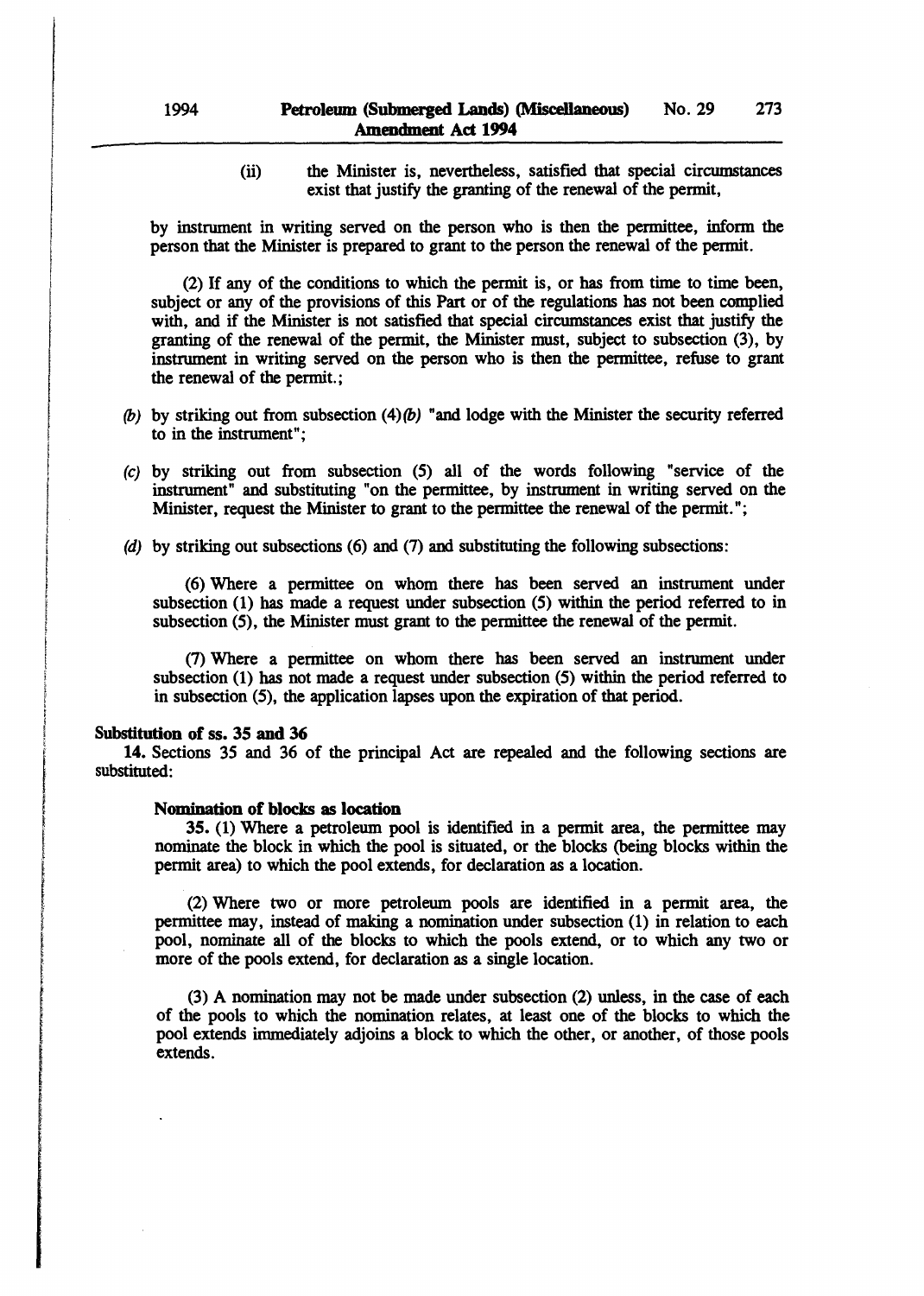(4) A nomination by a pennittee must be in writing and served on the Minister.

(5) A nomination may not be made by a permittee unless the pennittee or another person has, whether within or outside the permit area, recovered petroleum from the petroleum pool to which the nomination relates or, if the nomination relates to more than one pool, from each of those pools.

 $(6)$  Where--

(a) the Minister is of the opinion that a permittee is entitled to nominate a block or blocks under subsection (1) or (2);

and

*(b)* the permittee has not done so,

the Minister may require the permittee to exercise the permittee's right to nominate the block or blocks within three months after the date of the making of the requirement.

(7) A requirement by the Minister under subsection (6) must be by written notice served on the pennittee.

(8) On written request by a permittee within the period fixed by subsection (6), the Minister may extend the time for compliance with a requirement under that subsection by not more than three months.

(9) If a permittee fails to comply with a requirement under subsection (6), the Minister may, by written notice served on the permittee, nominate the block or blocks for declaration as a location.

# Declaration of location

36. (1) Where-

(a) a permittee has made a nomination under section 35;

and

*(b)* the Minister is of the opinion that the permittee is entitled under that section to nominate the block or blocks specified in the nomination,

the Minister must, by notice published in the *Gazette,* declare the block or blocks to which the nomination relates to be a location.

(2) Where the Minister has made a nomination under section 35(9), the Minister must, by notice published in the *Gazette,* declare the block or blocks to which the nomination relates to be a location.

(3) The Minister may, at the request of the permittee, revoke a declaration.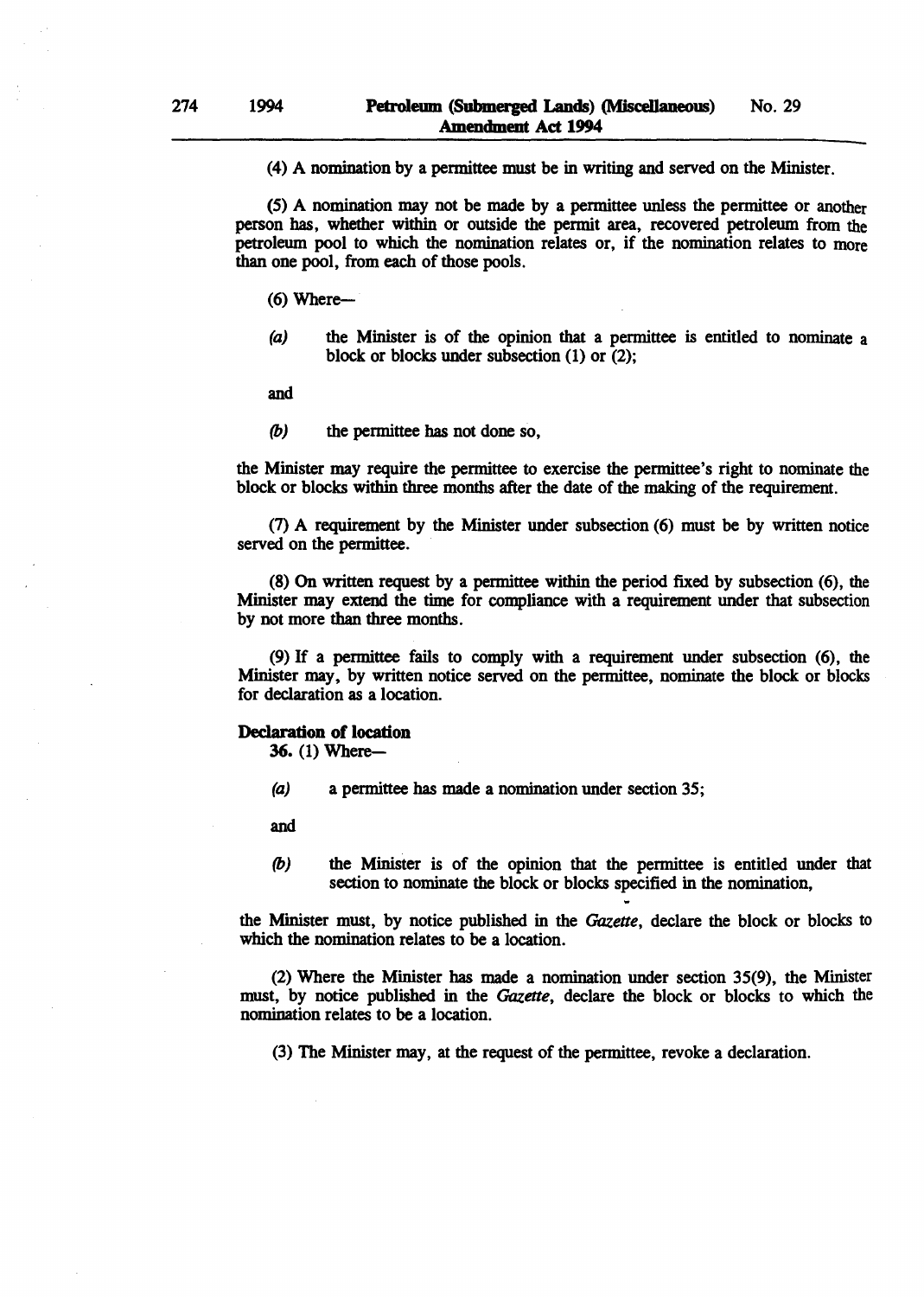(4) The Minister may vary a declaration-

- (a) by adding to the location a block in the permit area to which, in the opinion of the Minister, a petroleum pool within the location extends;
- or
- (b) by deleting from the location a block to which, in the opinion of the Minister, no petroleum pool within the location extends.

(5) The Minister may not vary a declaration unless-

- (a) the Minister has caused to be served on the permittee notice in writing of the proposed variation, identifying the block to be added to, or deleted from, the location;
- (b) a period of 30 days after the date of service of the notice has expired;

and

i<br>International Professional<br>International Professional Professional

j. ang Manggunangan<br>I **International Contract**<br>International Contract of the American Contract of the American Contract of the American Contract of the American Contract of the American Contract of the American Contract of the American Contract .<br>2022.2024 ~ i<br>International<br>International i<br>international<br>international t t<br>Santa California<br>Santa California  $\,$ 

I

(c) the Minister has considered any matters submitted to the Minister by the permittee in relation to the proposed variation.

(6) Subsection (5) does not apply where a variation is made at the request of the permittee.

# Amendment of s. 37-Immediately adjoining blocks

15. Section 37 of the principal Act is amended by striking out "sections 35 and 36" and substituting "section 35" .

### Amendment of s. 37a-Application by permittee for lease

16. Section 37a of the principal Act is amended by striking out from subsection  $(2)(e)$  "a fee of \$600" and substituting "the prescribed fee" .

# Amendment of s. 37b-Grant or refusal of lease in relation to application

17. Section 37b of the principal Act is amended-

- (a) by striking out from subsection (1) all of the words following "served on the applicant," and substituting "inform the applicant that the Minister is prepared to grant to the applicant a lease in respect of the block or blocks specified in the application. ";
- (b) by striking out from subsection  $(3)(b)$  "and lodge with the Minister the security referred to in the instrument";
- (c) by striking out from subsection (4) all of the words following "end of the first mentioned period of one month," and substituting "allows, by instrument in writing served on the Minister, request the Minister to grant the lease to the applicant.":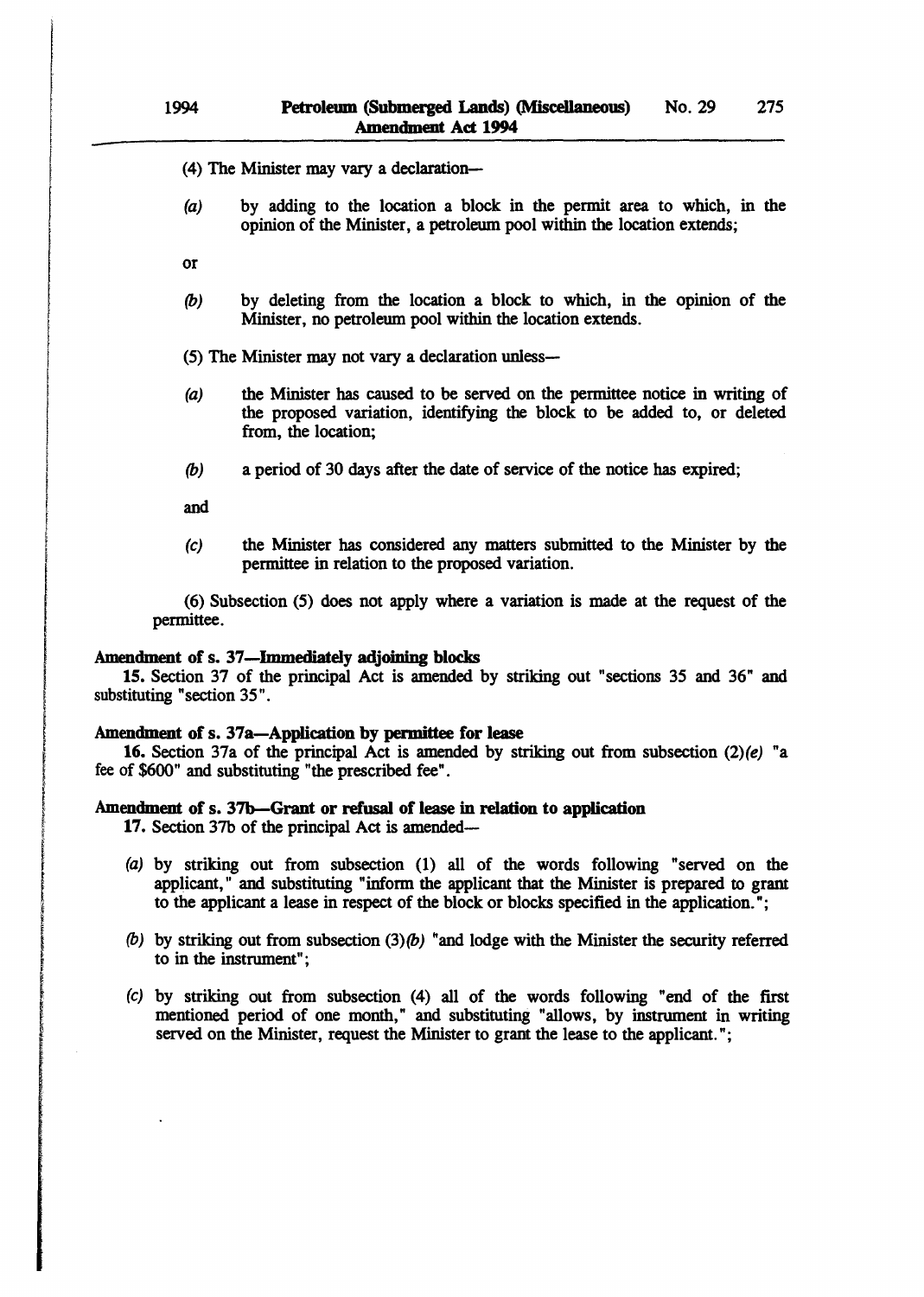(d) by striking out subsections (5) and (6) and substituting the following subsections:

(5) Where an applicant on whom there has been served an instrument under subsection (1) has made a request under subsection (4) within the period applicable under subsection (4), the Minister must grant to the applicant a retention lease in respect of the block or blocks specified in the instrument.

(6) Where an applicant on whom there has been served an instrument under subsection (1) has not made a request under subsection (4) within the period applicable under subsection (4), the application lapses upon the expiration of that period.

### Insertion of s. 37ba

18. The following section is inserted after section 37b of the principal Act:

### Application of ss. 37a and 37b where permit is transferred 37ba. Where-

(a) after an application has been made under section 37a(1) in relation to a block or blocks in respect of which a permit is in force;

and

(b) before a decision has been made by the Minister under section  $37b(1)$ or (2) in relation to the application,

a transfer of the permit is registered under section 77, sections 37a and 37b have effect, after the time of the transfer, as if a reference in those sections to the applicant were a reference to the transferee.

### Amendment of s. 37f-Application for renewal of lease

19. Section 37f of the principal Act is amended-

- (a) by striking out from subsection  $(2)(d)$  "a fee of \$600" and substituting "the prescribed fee";
- (b) by striking out from subsection (4) "a lessee makes an application" and substituting "an application has been made" .

### Amendment of s. 37g-Grant or refusal of renewal of lease

20. Section 37g of the principal Act is amended-

(a) by striking out subsections (1) and (2) and substituting the following subsections:

 $(1)$  Where--

- (a) an application for the renewal of a lease has been made under section 37f;
- (b) any further information required by the Minister under section 37f(4) has been furnished in accordance with that section;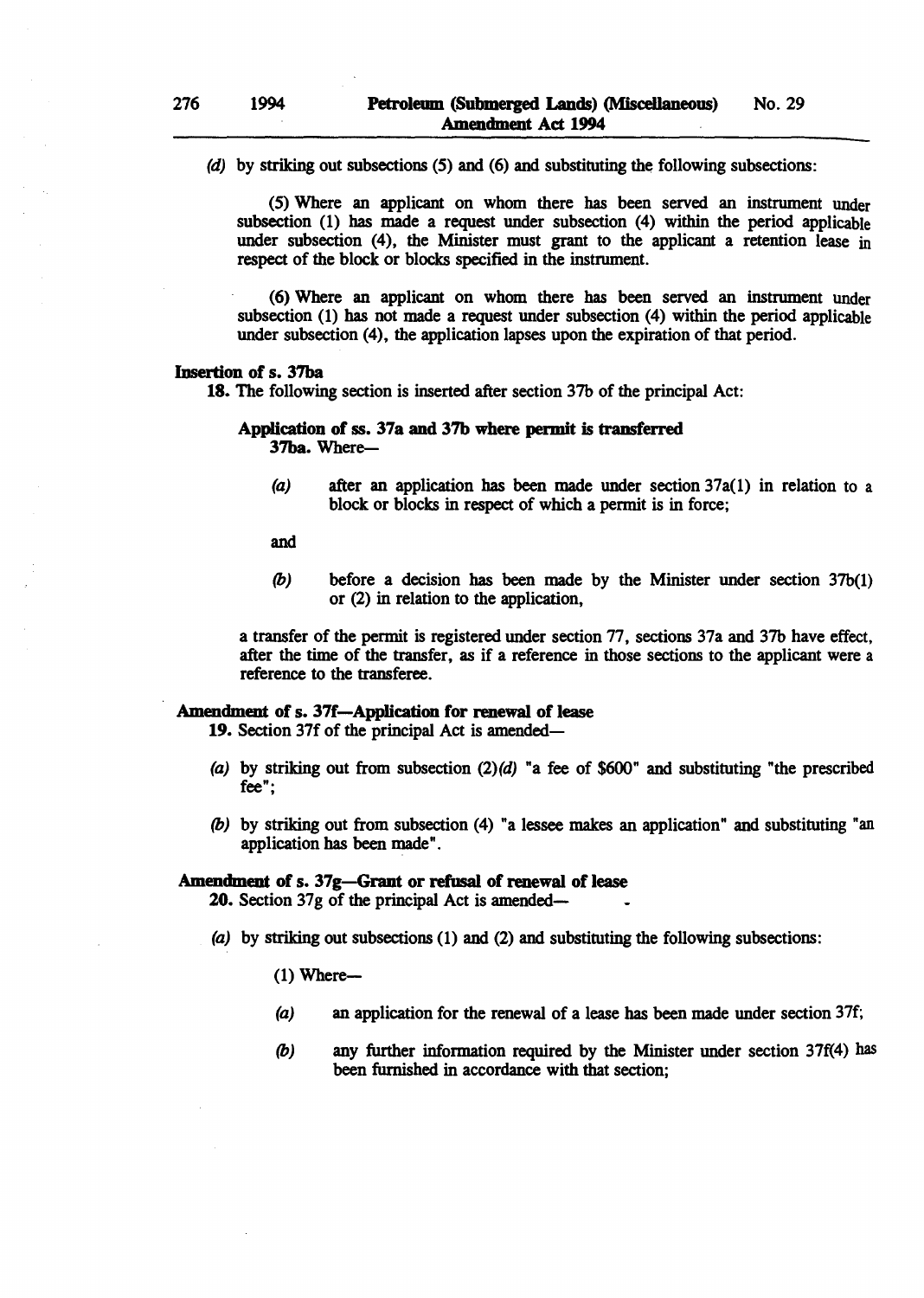| and                                                                                                                    |          |                                                                                                                                                                                   |  |  |
|------------------------------------------------------------------------------------------------------------------------|----------|-----------------------------------------------------------------------------------------------------------------------------------------------------------------------------------|--|--|
| (c)                                                                                                                    |          | the Minister is satisfied that recovery of petroleum from the lease area—                                                                                                         |  |  |
|                                                                                                                        | (i)      | is not, at the time of the application, commercially viable;                                                                                                                      |  |  |
|                                                                                                                        | and      |                                                                                                                                                                                   |  |  |
|                                                                                                                        | (ii)     | is likely to become commercially viable within the period of 15<br>years after that time,                                                                                         |  |  |
| the Minister-                                                                                                          |          |                                                                                                                                                                                   |  |  |
| (d)                                                                                                                    |          | must, if the conditions to which the lease is, or has from time to time<br>been, subject and the provisions of this Part and of the regulations have<br>been complied with;       |  |  |
| 0r                                                                                                                     |          |                                                                                                                                                                                   |  |  |
| (e)                                                                                                                    | may, if- |                                                                                                                                                                                   |  |  |
|                                                                                                                        | (i)      | any of the conditions to which the lease is, or has from time to<br>time been, subject or any of the provisions of this Part or of the<br>regulations has not been complied with; |  |  |
|                                                                                                                        | and      |                                                                                                                                                                                   |  |  |
|                                                                                                                        | (ii)     | the Minister is, nevertheless, satisfied that special circumstances<br>exist that justify the granting of the renewal of the lease,                                               |  |  |
|                                                                                                                        |          | by instrument in writing served on the person who is then the lessee, inform the person<br>that the Minister is prepared to grant to the person the renewal of the lease.         |  |  |
| (2) Subject to subsection (3), where an application for the renewal of a lease has<br>been made under section 37f and— |          |                                                                                                                                                                                   |  |  |

- (a) any further information required by the Minister under section 37f(4) has not been furnished in accordance with that section;
- (b) the Minister is not satisfied as to the matters referred to in subsection  $(1)(c);$

or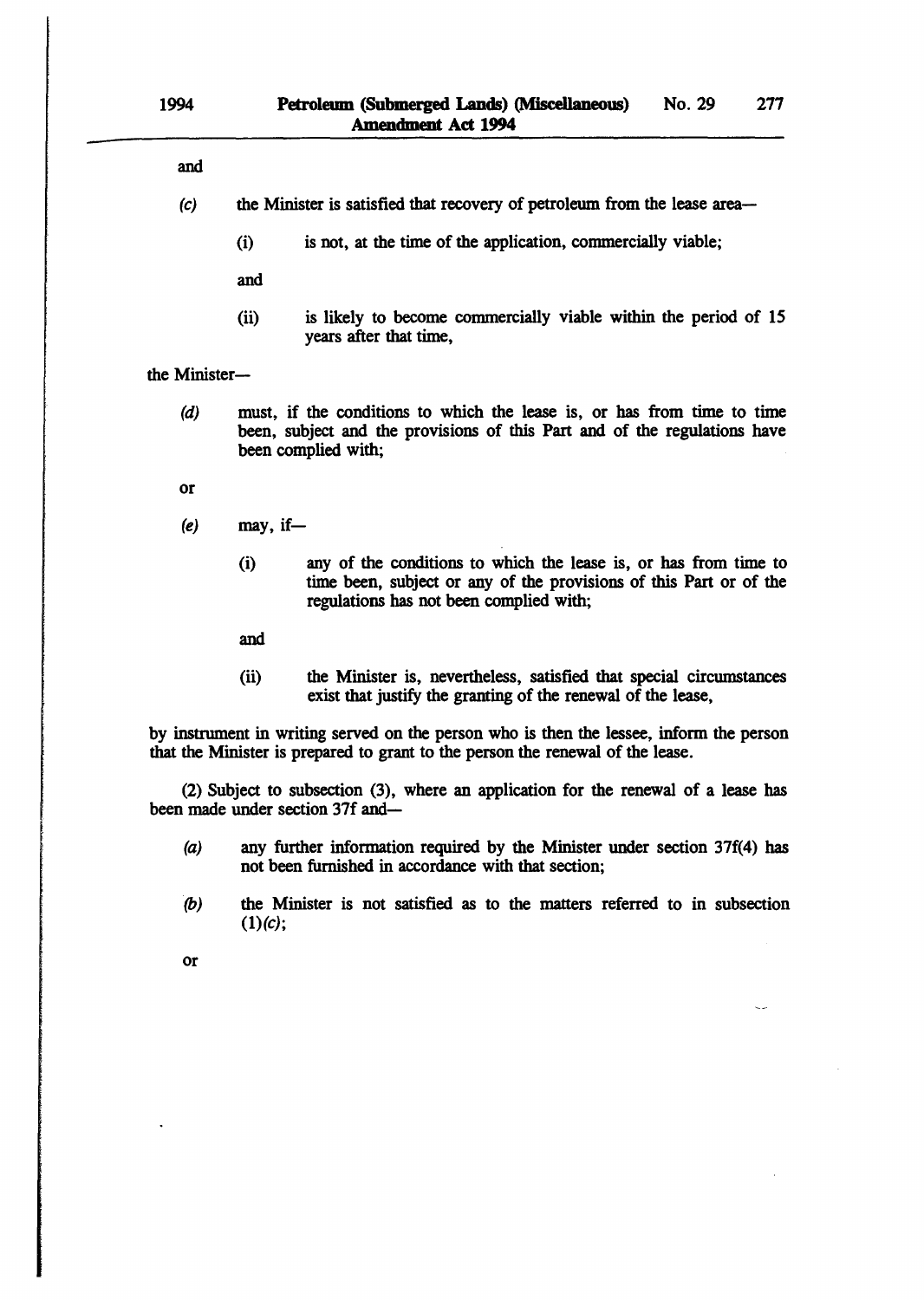$(c)$  any of the conditions to which the permit is, or has from time to time been, subject or any of the provisions of this Part or of the regulations has not been complied with and the Minister is not satisfied that special circumstances exist that justify the granting. of the renewal of the lease,

the Minister must, by instrument in writing served on the person who is then the lessee, refuse to grant the renewal of the lease.;

- (b) by striking out from subsection (4)(b) "and lodge with the Minister the security referred to in the instrument";
- (c) by striking out from subsection (6) all of the words following "service of the instrument" and substituting "on the lessee, by instrument in writing served on the Minister, request the Minister to grant to the lessee the renewal of the lease. ";
- (d) by striking out subsections (7) and (8) and substituting the following subsections:

(7) Where a lessee on whom there has been served an instrument under subsection (1) has made a request under subsection (6) within the period referred to in subsection (6), the Minister must grant to the lessee the renewal of the lease.

(8) Where a lessee on whom there has been served an instrument under subsection (1) has not made a request under subsection (6) within the period referred to in subsection (6), the application lapses upon the expiration of that period.

### Amendment of s. 39-Application by permittee for licence

21. Section 39 of the principal Act is amended-

- (a) by inserting in subsection  $(1)(a)$  "or more" after "where nine";
- (b) by inserting in subsection  $(2)(b)$  "being the holder of a licence referred to in paragraph  $(a)$ ," before "may, from time to time within that period";
- (c) by striking out from subsection  $(3)$   $(b)$  "to whom a licence has been granted" and substituting "who is the holder of a licence".

### Amendment of s. 39a-Application for licence by lessee

22. Section 39a of the principal Act is amended-

- (a) by inserting in subsection  $(1)(a)$  "or more" after "of 9";
- (b) by striking out from subsection (3) "a lessee makes an application" and substituting "an application has been made" .

#### Amendment of s. 40-Application for licence

23. Section 40 of the principal Act is amended by striking out from subsection  $(1)(e)$  "a fee of \$600" and substituting "the prescribed fee".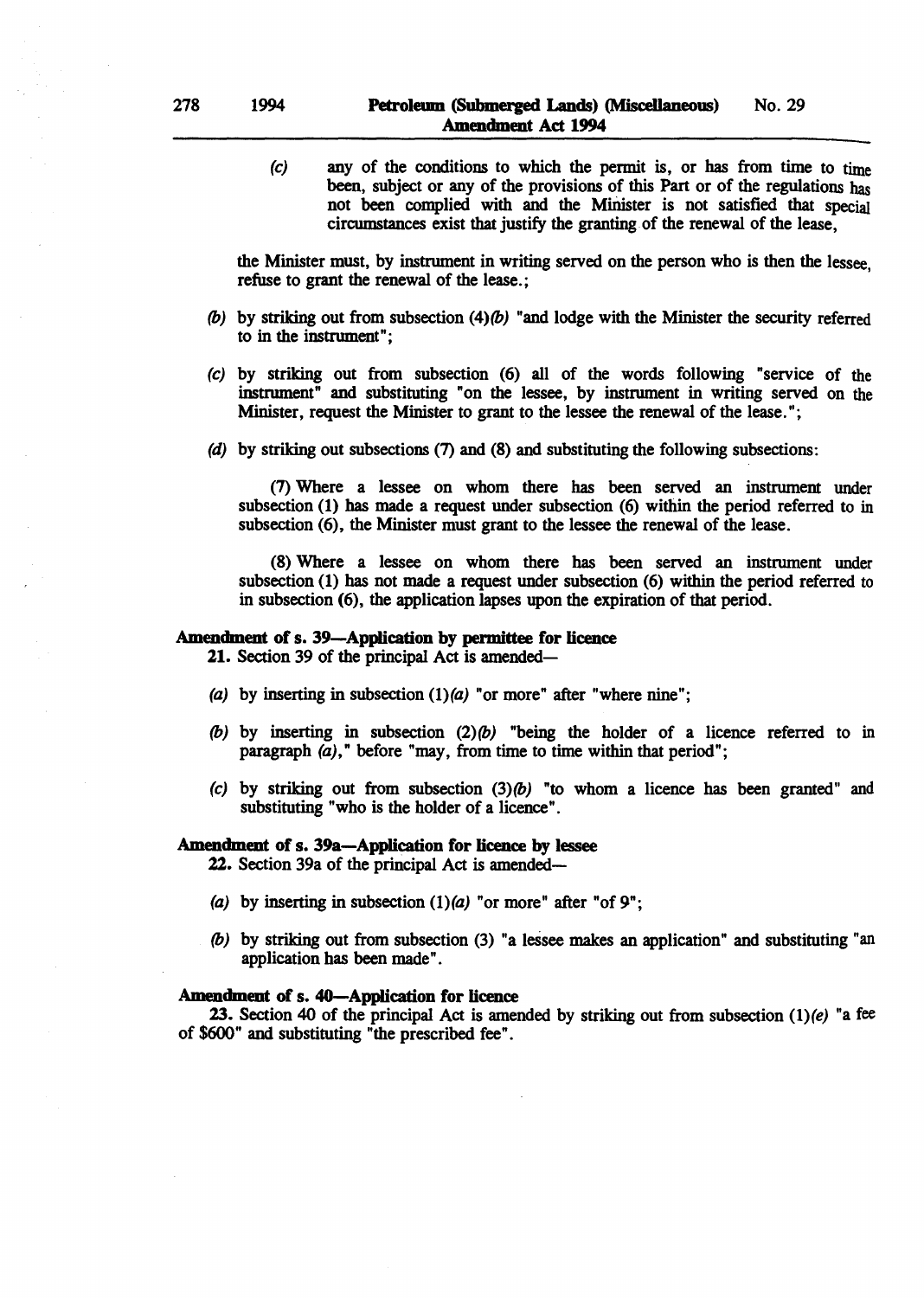# Amendment of s. 42-Notification as to grant of licence

24. Section 42 of the principal Act is amended-

- (a) by striking out from subsection (1) all of the words following "by instrument in writing served" and substituting "on the applicant, must inform the applicant that the Minister is prepared to grant to the applicant a licence in respect of the blocks specified in the application. ";
- (b) by striking out from subsection  $(2)(c)$  all of the words following "that the application will" and substituting "lapse if the applicant does not make a request under section 43(1) in respect of the grant of the licence.".

### Amendment of s. 43–Grant of licence

25. Section 43 of the principal Act is amended-

- (a) by striking out from subsection (1) all of the words following "expiration of the firstmentioned period of three months," and substituting "allows, by instrument in writing served on the Minister, request the Minister to grant to the applicant the licence referred to in the firstmentioned instrument. ";
- (b) by striking out subsection (2) and substituting the following subsection:

(2) Where an applicant on whom there has been served an instrument under section 42(1) has made a request under subsection (1) within the period applicable under subsection (1), the Minister must grant to the applicant a production licence for petroleum in respect of the blocks specified in the application.;

(c) by striking out subsection (4) and substituting the following subsection:

(4) Where an applicant on whom there has been served an instrument under section 42(1) has not made a request under subsection (1) within the period applicable under subsection (1), the application lapses upon the expiration of that period.

### Insertion of s. 43a

26. The following section is inserted after section 43 of the principal Act:

### Application of ss. 40 to 43 where permit, etc., transferred 43a. Where-

- $(a)$  after an application has been made-
	- (i) under section 39 for the grant of a licence in respect of a block in .respect of which a permit is in force;
	- or
	- (ii) under section 39a for the grant of a licence in respect of a block in respect of which a lease is in force;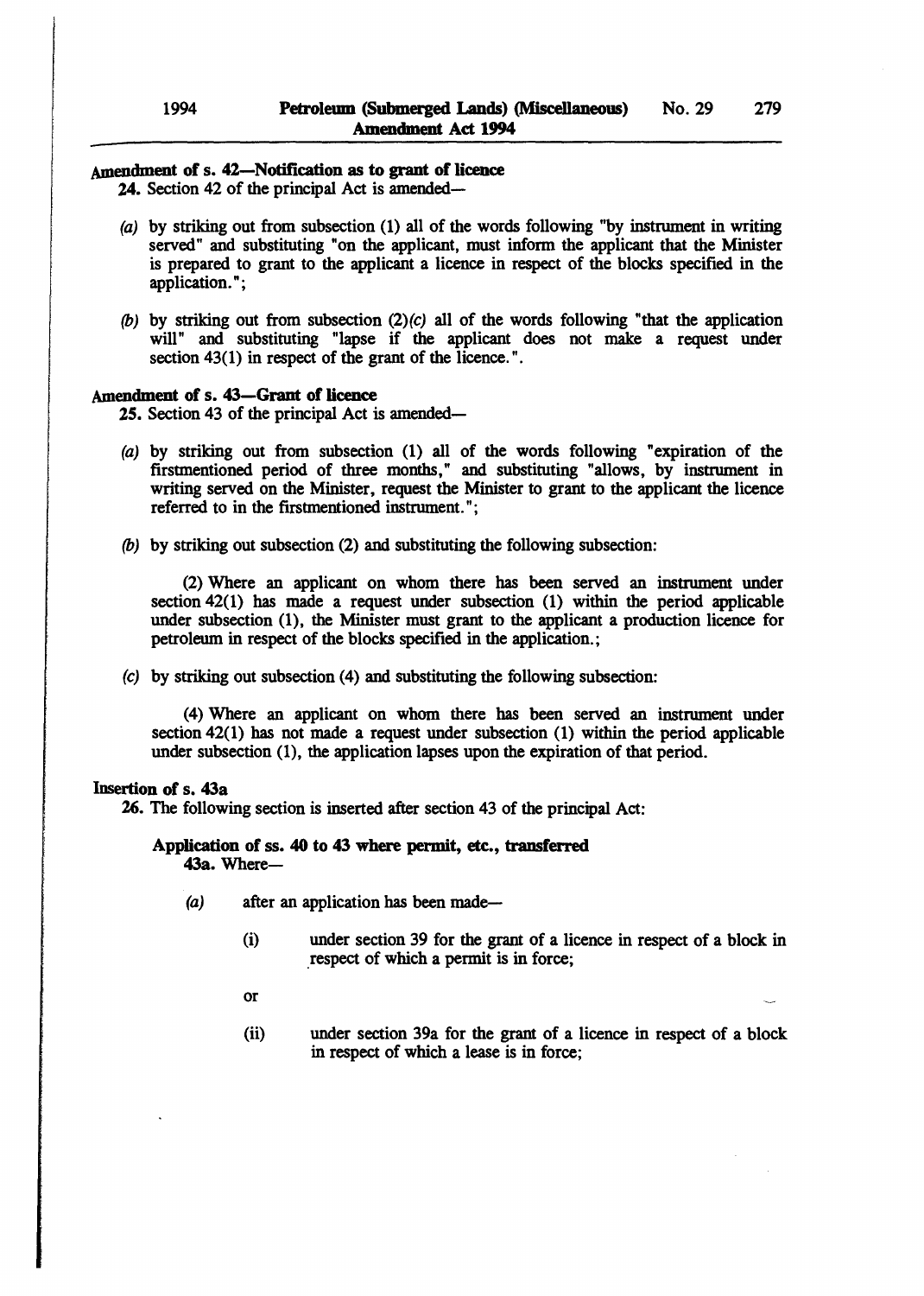and

(b) before a decision has been made by the Minister under section  $42(1)$  in relation to the application,

a transfer of the permit or lease (as the case may be) is registered under section 77. then, after the time of the transfer, sections 40 to 43 (inclusive) have effect in relation to the application as if a reference in those sections to the applicant were a reference to the transferee.

#### Amendment of s. 45-Determination of permit or lease as to block not taken up

27. Section 45 of the principal Act is amended by striking out from subsections (3), (5) and (6) "section 36(1)" (wherever occurring) and substituting (in each case) "section 36".

#### Amendment of s. 46-Application for licence in respect of surrendered, etc., blocks

28. Section 46 of the principal Act is amended-

- (a) by striking out subsections  $(4)$  and  $(5)$ ;
- (b) by striking out from subsection  $(6)(d)$  "in the case of an application under subsection  $(1),$ ";
- (e) by striking out paragraph (e) of subsection (6).

#### Amendment of s. 47-Application fee, etc.

29. Section 47 of the principal Act is amended-

- (a) by striking out paragraph (a) of subsection (1) and substituting the following paragraph:
	- (a) the prescribed fee;;
- (b) by striking out from subsection  $(1)(b)(i)$  "the application is made under section 46(1) or (4) and";
- (c) by striking out from subsection  $(1)(b)(ii)$  "the application is made under section 46(1) and";
- (d) by striking out subsection (2) and substituting the following subsection:

(2) Where a licence is not granted on the application, the amount of the deposit must, subject to subsection (3), be refunded to the applicant.;

(e) by striking out from subsection (3) "or (3)".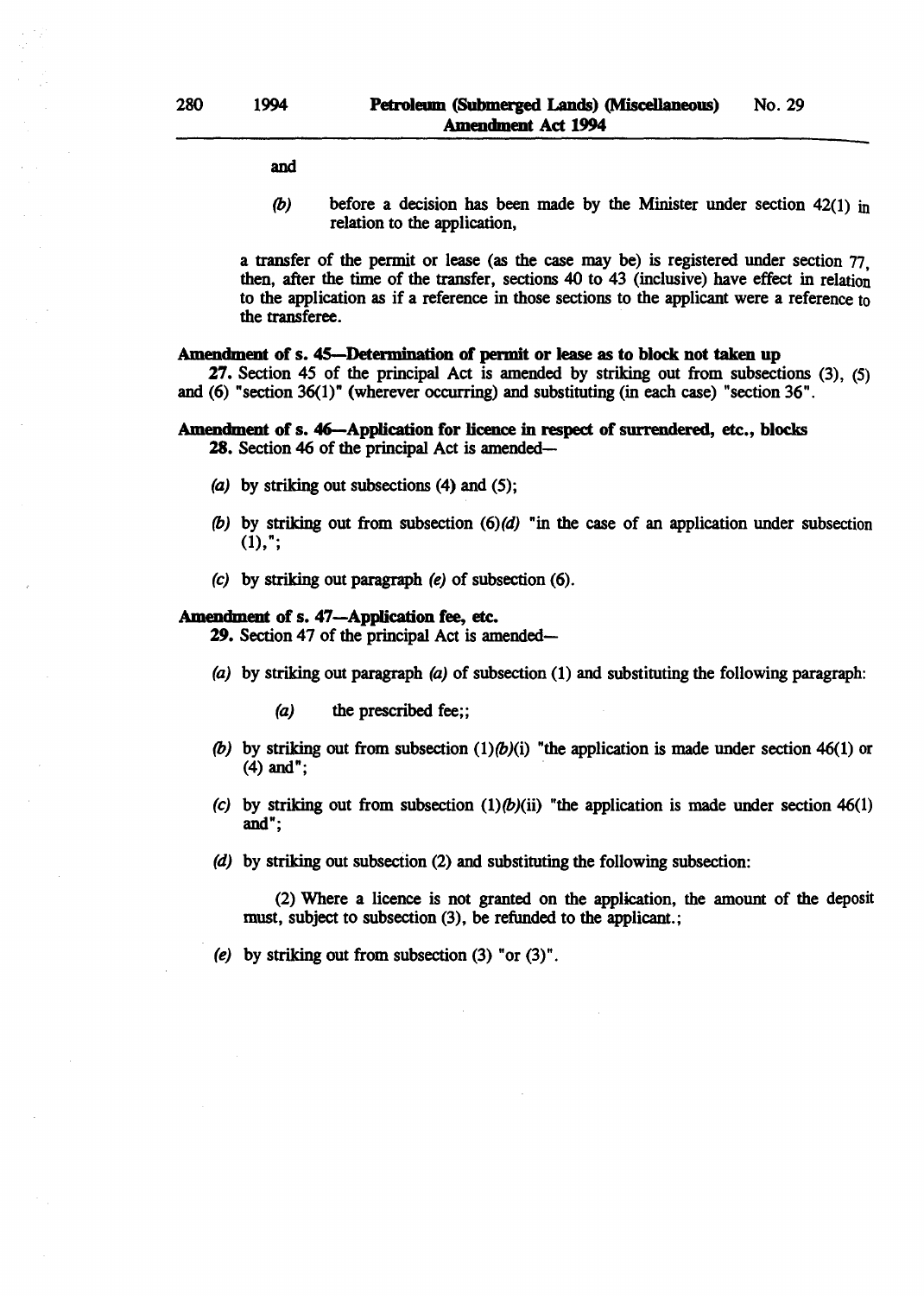# Amendment of s. 48-Request by applicant for grant of licence

30. Section 48 of the principal Act is amended-

- (a) by striking out subsections  $(3)$  and  $(4)$ ;
- (b) by inserting "or" between subparagraphs (i) and (ii) of subsection  $(5)(c)$ ;
- (c) by striking out subparagraph (iii) of subsection  $(5)(c)$  and the word "or" preceding that subparagraph;
- (d) by inserting "and" between paragraphs (a) and (b) of subsection (6);
- (e) by striking out paragraph (c) of subsection (6) and the word "and" preceding that paragraph;
- *(f)* by striking out from subsection (7)  $(1)$ , (2) or (3)" and substituting  $(1)$  or (2)";
- (g) by inserting "or" between paragraphs (a) and (b) of subsection (7);
- *(h)* by striking out paragraph (c) of subsection (7) and the word "or" preceding that paragraph.

# Amendment of s. 49-Grant of licence on request

31. Section 49 of the principal Act is amended-

- (a) by inserting "and" between paragraphs  $(a)$  and  $(b)$ ;
- (b) by striking out paragraph (c) and the word "and" preceding that paragraph.

### Amendment of s. 50-Grant of licences in respect of individual blocks

32. Section 50 of the principal Act is amended-

- (a) by striking out from subsection  $(2)(e)$  "a fee of \$300" and substituting "the prescribed fee";
- (b) by striking out subsection (3);
- (c) by striking out subsection (4) and substituting the following subsection:

(4) Where a licensee has made an application under this section, the Minister must grant to the licensee production licences for petroleum in accordance with the application.

#### Amendment of s. 53-Application for renewal of licence

33. Section 53 of the principal Act is amended by striking out from subsection  $(2)(d)$  "a fee of \$600" and substituting "the prescribed fee".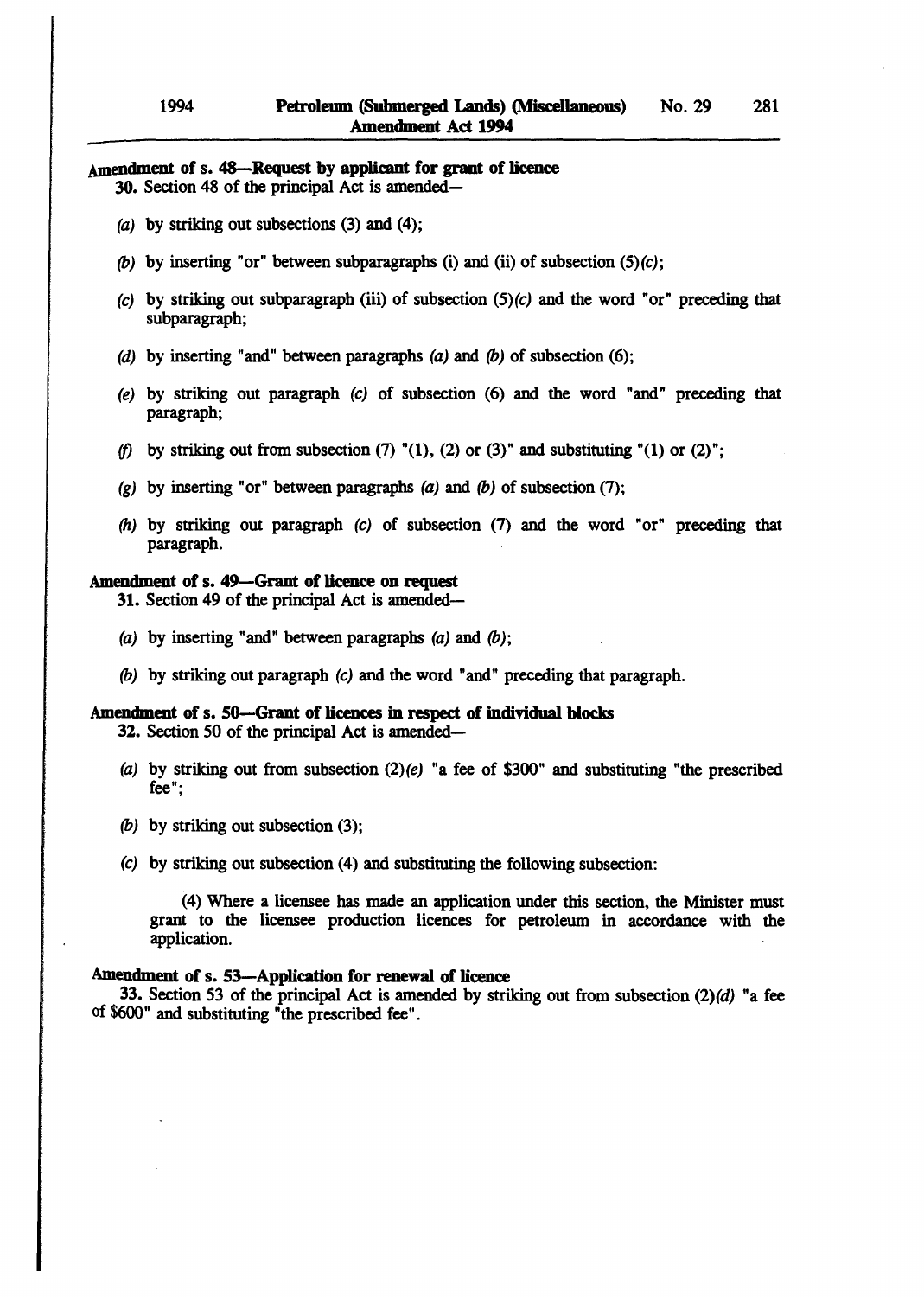# Amendment of s. 54-Grant or refusal of renewal of licence

34. Section 54 of the principal Act is amended-

(a) by striking out subsections  $(1)$ ,  $(2)$  and  $(3)$  and substituting the following subsections:

 $(1)$  Where--

(a) an application for the renewal of a licence has been made under section 53;

and

*(b)* the conditions to which the licence is, or has from time to time been, subject and the provisions of this Part and of the regulations have been complied with,

the Minister-

(c) must, if the application is in respect of the first renewal of the licence;

or

(d) may, if the application is in respect of a renewal other than the first renewal of the licence,

by instrument in writing served on the person who is then the licensee, inform the person that the Minister is prepared to grant to the person the renewal of the licence.

- $(2)$  Where--
- (a) an application for the renewal of a licence has been made under section 53;

and

*(b)* any of the conditions to which the licence is, or has from time to time been, subject or any of the provisions of this Part or of the regulations has not been complied with, but the Minister is, nevertheless, satisfied that special circumstances exist that justify the granting of the renewal of the licence,

the Minister may, by instrument in writing served on the person who is then the licensee, inform the person that the Minister is prepared to grant to the person the renewal of the licence.

(3) If any of the conditions to which the licence is, or has from time to time been, subject or any of the provisions of this Part or of the regulations has not been complied with, and if the Minister is not satisfied that special circumstances exist that justify the granting of the renewal of the licence, the Minister must, subject to subsection (4), by instrument in writing served on the person who is then the licensee, refuse to grant the renewal of the licence.;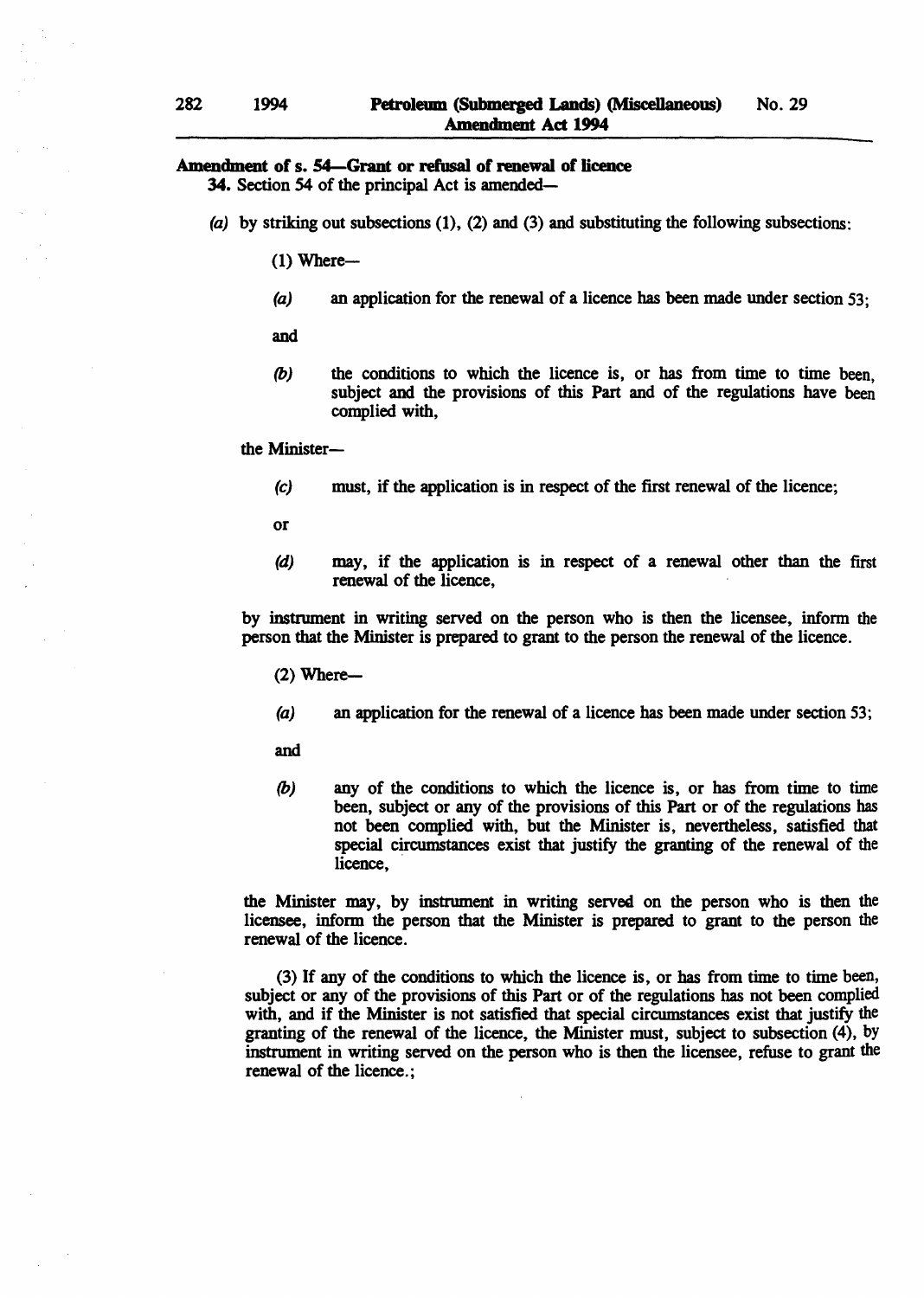- *(b)* by striking out from subsection (5) "a licensee makes an application" and substituting "an application has been made";
- (c) by inserting in subsection (5) "person who is then the" after "by instrument in writing served on the";
- (d) by striking out subsection (6);
- (e) by striking out from subsection  $(7)(b)$  all of the words following "that the application will" and substituting "lapse if the applicant does not make a request under subsection  $(8)$ .";
- *if)* by striking out from subsection (8) all of the words following "date of service of the instrument" and substituting "on the licensee, by instrument in writing served on the Minister, request the Minister to grant to the licensee the renewal of the licence.";
- $(q)$  by striking out subsections  $(9)$  and  $(10)$  and substituting the following subsections:

(9) Where a licensee on whom there has been served an instrument under subsection (1) or (2) has made a request under subsection (8) within the period referred to in subsection (8), the Minister must grant to the licensee the renewal of the licence.

(10) Where a licensee on whom there has been served an instrument under subsection (1) or (2) has not made a request under subsection (8) within the period referred to in subsection (8), the application lapses upon the expiration of that period.

#### Repeal of s. S6

3S. Section 56 of the principal Act is repealed.

#### Amendment of s. S8-Unit development

36. Section 58 of the principal Act is amended by striking out from subsection (12) "except with the approval of any other authority or Designated Authority required by that subsection to be consulted" and substituting the following:

"except with the approval of-

- (a) where paragraph (a) of that subsection applies-the appropriate authority of the State concerned;
- (b) where paragraph  $(b)$  of that subsection applies—the Joint Authority within the meaning of the Commonwealth Act in relation to the adjacent area concerned;
- or
- (c) where paragraph (c) of that subsection applies-each authority referred to in paragraphs  $(a)$  and  $(b)$  of this subsection.".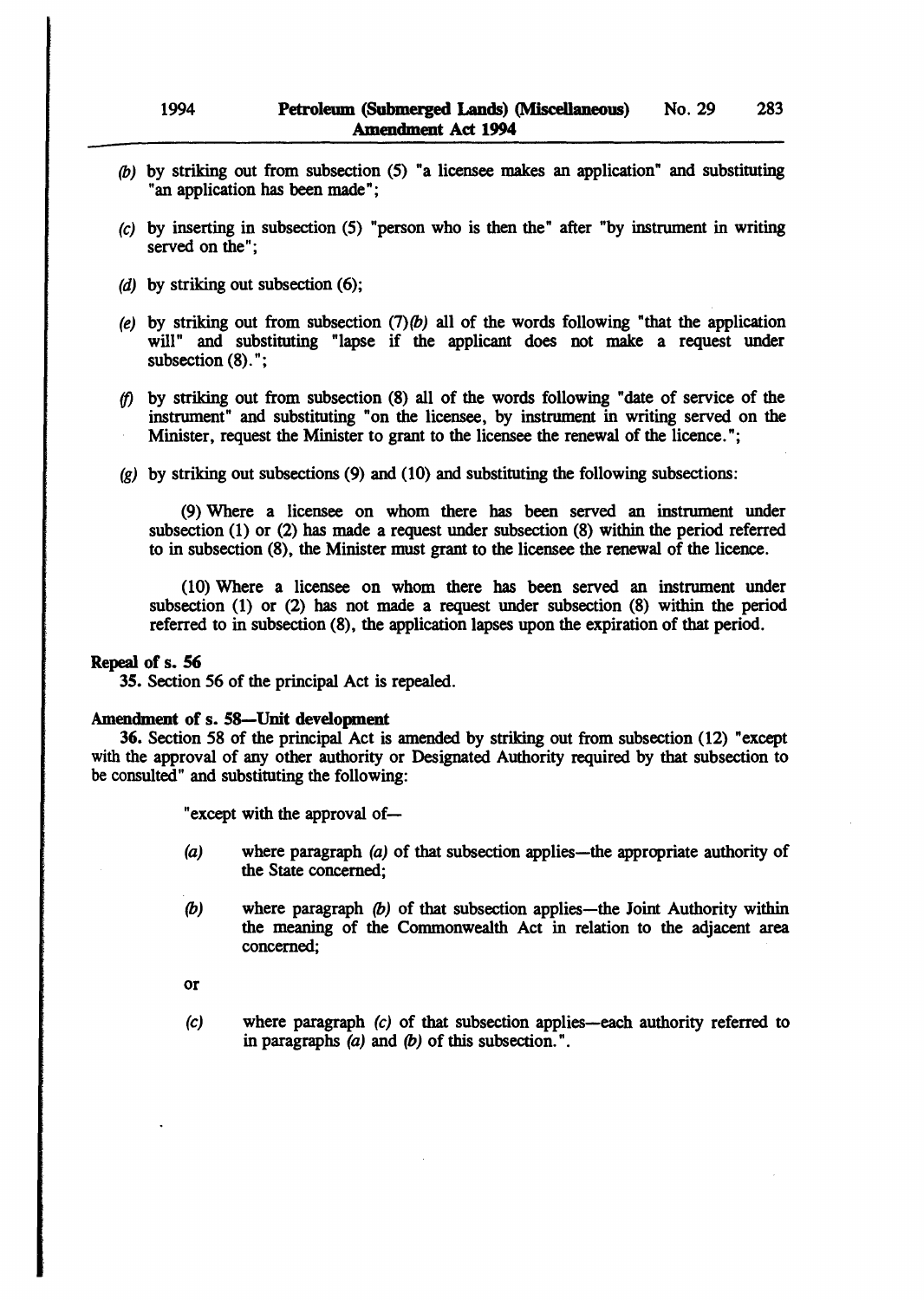### Amendment of s. 63-Application for pipeline licence

37. Section 63 of the principal Act is amended by striking out from subsection  $(1)/f$ ) "a fee of \$3000" and substituting "the prescribed fee".

#### Amendment of s. 64-Grant or refusal of pipeline licence

38. Section 64 of the principal Act is amended-

(a) by striking out subsections  $(1)$ ,  $(2)$  and  $(3)$  and substituting the following subsections:

(1) Where an application for a pipeline licence in respect· of the construction in the adjacent area of a pipeline, other than an application referred to in subsections (la), (2) or (3), is made in accordance with section 63, and the application has not been rejected under section 63(3), the Minister may, by instrument in writing served on the applicant, inform the applicant that the Minister is prepared to grant to the applicant a pipeline licence.

(la) Where an application for a pipeline licence in respect of the construction in the adjacent area of a pipeline is made in accordance with section 63 by a pipeline operator under the Commonwealth Act or a corresponding law, the Minister must, by instrument in writing served on the applicant, inform the pipeline operator that the Minister is prepared to grant to the pipeline operator a pipeline licence.

(2) Where an application for a pipeline licence is made in accordance with section 63 in respect of the construction in the adjacent area of a pipeline for the conveyance of petroleum recovered in a licence area in respect of which the applicant is the licensee, the Minister-

- (a) must, if the conditions to which the licence is, or has from time to time been, subject and the provisions of this Part and of the regulations have been complied with;
- or
- $(b)$  may, if-
	- (i) any of the conditions to which the licence is, or has from time to time been, subject or any of the provisions of this Part or of the regulations has not been complied with;
	- and
	- (ii) the Minister is, nevertheless, satisfied that special circumstances exist that justify the granting of a pipeline licence,

by instrument in writing served on the person who is then the licensee, inform the person that the Minister is prepared to grant to the person a pipeline licence.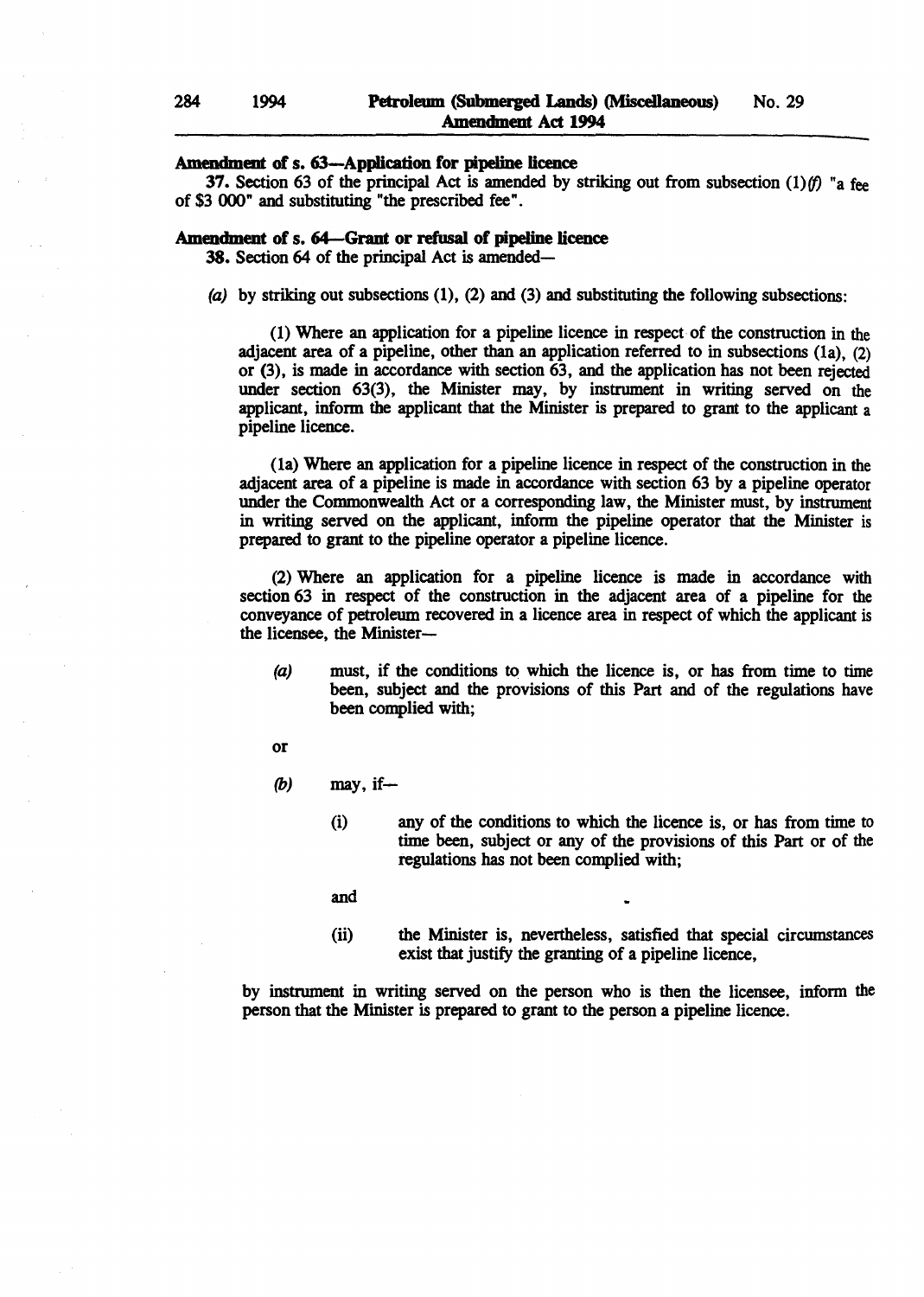(3) Subject to subsection (4), where an application for a pipeline licence is made in accordance with section 63 in respect of the construction in the adjacent area of a pipeline for the conveyance of petroleum recovered in a licence area in respect of which the applicant is the licensee, the Minister must, if-

(a) any of the conditions to which the licence is, or has from time to time been, subject or any of the provisions of this Part or of the regulations has not been complied with;

and

(b) the Minister is not satisfied that special circumstances exist that justify the granting of a pipeline licence,

by instrument in writing served on the person who is then the licensee, refuse to grant a pipeline licence.;

- (b) by striking out subsection (6);
- (c) by striking out from subsection  $(7)$  "or  $(2)$ " and substituting ",  $(1a)$  or  $(2)$ ";
- (d) by striking out from subsection  $(7)(c)$  "and lodge with the Minister the security referred to in the instrument";
- (e) by striking out from subsection  $(8)$  "or  $(2)$ " and substituting ",  $(1a)$  or  $(2)$ ";
- *(f)* by striking out from subsection (9) "or (2)" and substituting ", (1a) or (2)";
- (g) by striking out from subsection (9) all of the words following "expiration of the firstmentioned period of three months," and substituting "allows, by instrument in writing served on the Minister, request the Minister to grant to the person the pipeline licence.";
- $(h)$  by striking out subsections (10) and (11) and substituting the following subsections:

(10) Where a person on whom there has been served an instrument under subsection (1), (la) or (2) has made a request under subsection (9) within the period applicable under subsection (9), the Minister must grant to that person a licence to construct and operate a pipeline in respect of the pipeline specified in the instrument.

(11) Where a person on whom there has been served an instrument under subsection (l), (la) or (2) has not made a request under subsection (9) within the period applicable under subsection (9), the application lapses upon the expiration of that period.;

 $(i)$  by striking out subsection (12).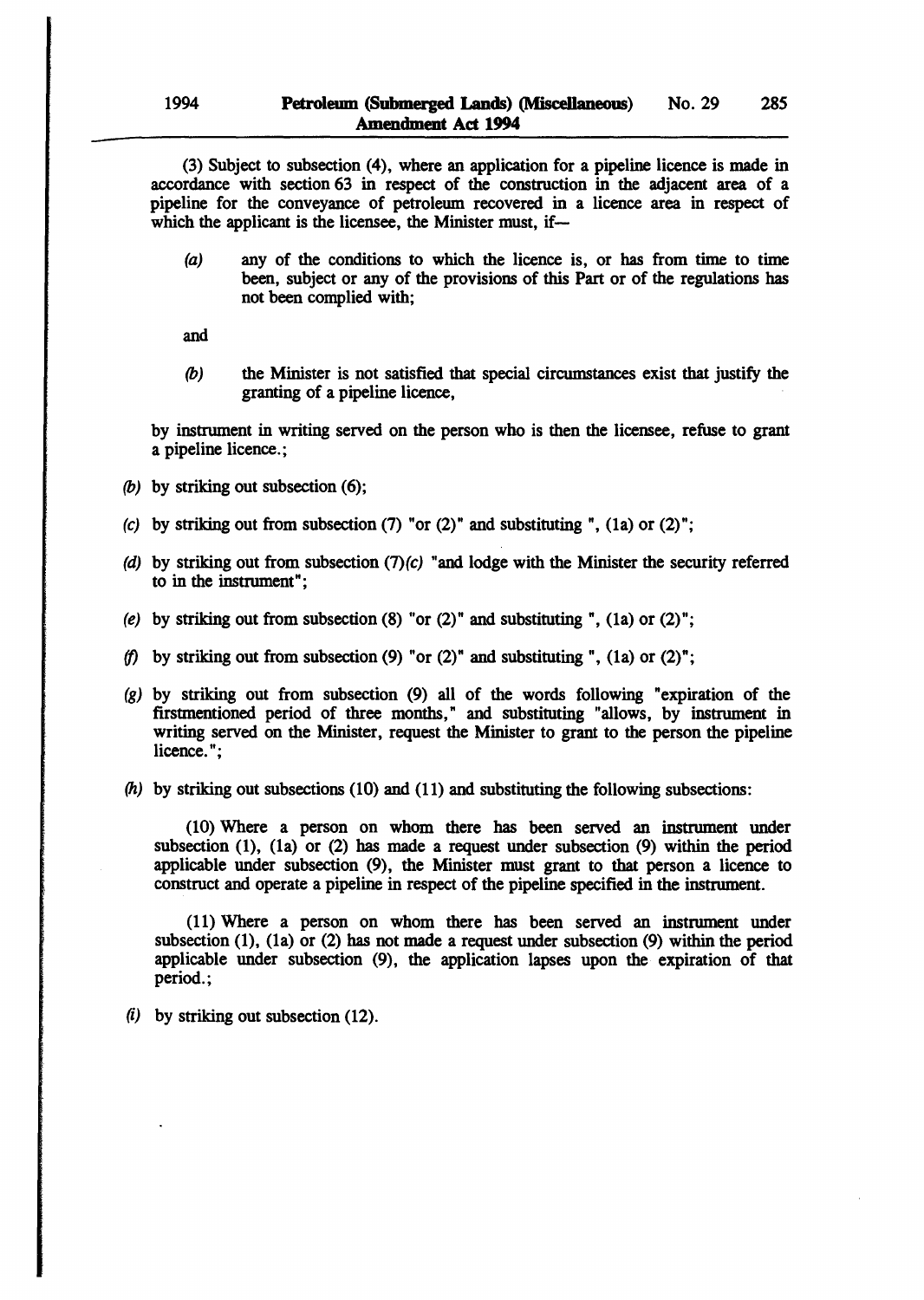### Amendment of s. 67-Application for renewal of pipeline licence

**39.** Section 67 of the principal Act is amended by striking out from subsection  $(2)(c)$  "a fee of \$600" and substituting "the prescribed fee".

### Amendment of s. 68-Grant or refusal of renewal of pipeline licence

40. Section 68 of the principal Act is amended-

(a) by striking out subsections (1) and (2) and substituting the following subsections:

(1) Where an application has been made under section 67 for the renewal of a pipeline licence, the Minister-

(a) must. if the conditions to which the pipeline licence is. or has from time to time been. subject and the provisions of this Part and of the regulations have been complied with;

or

- $(b)$  may, if-
	- (i) any of the conditions to which the pipeline licence is. or has from time to time been. subject or any of the provisions of this Part or of the regulations has not been complied with;

and

(ii) the Minister is. nevertheless. satisfied that special circumstances exist that justify the granting of the renewal of the pipeline licence.

by instrument in writing served on the person who is then the pipeline licensee. inform the person that the Minister is prepared to grant to the person the renewal of the pipeline licence.

(2) Subject to subsection (3). where an application has been made under section 67 for the renewal of a pipeline licence, the Minister must. if-

(a) any of the conditions to which the pipeline licence is. or has from time to time been. subject or any of the provisions of this Part or of the regulations has not been complied with;

and

(b) the Minister is not satisfied that special circumstances exist that justify the granting of the renewal of the pipeline licence,

by instrument in writing served on the person who is then the pipeline licensee. refuse to grant the renewal of the pipeline licence.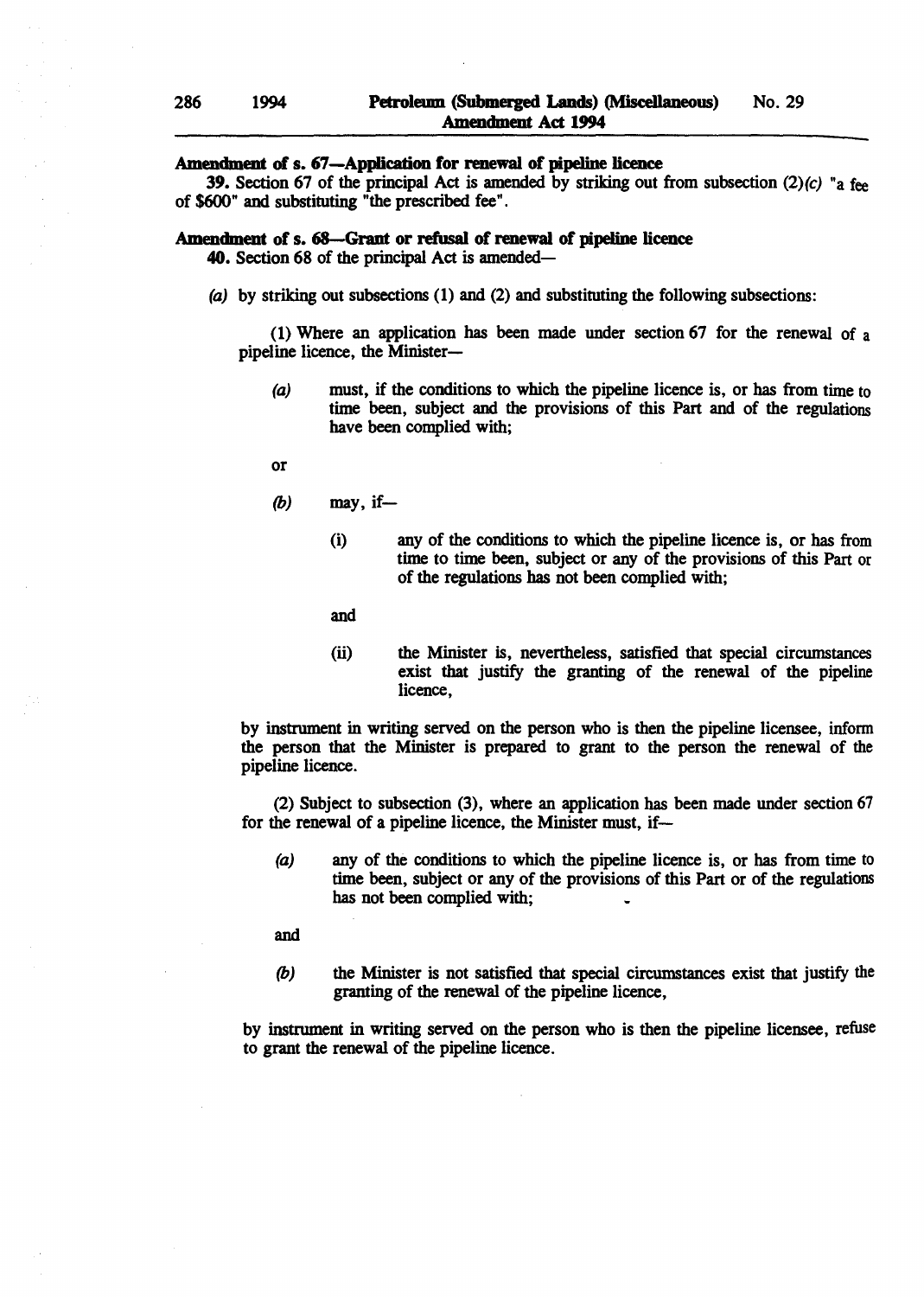- (b) by striking out from subsection  $(4)(b)$  "and lodge with the Minister the security referred to in the instrument";
- (c) by striking out from subsection (5) all of the words following "service of the instrument" and substituting "on the pipeline licensee, by instrument in writing served on the Minister, request the Minister to grant to the pipeline licensee the renewal of the pipeline licence. ";
- (d) by striking out subsections (6) and (7) and substituting the following subsections:

(6) Where a pipeline licensee on whom there has been served an instrument under subsection (1) has made a request under subsection (5) within the period referred to in subsection (5), the Minister must grant to the pipeline licensee the renewal of the pipeline licence.

(7) Where a pipeline licensee on whom there has been served an instrument under subsection (1) has not made a request under subsection (5) within the period referred to in subsection (5), the application lapses upon the expiration of that period.

### Amendment of s. 70—Variation of pipeline licence on application by pipeline licensee

41. Section 70 of the principal Act is amended by striking out from subsection  $(2)(e)$  "a fee of \$300" and substituting "the prescribed fee".

# Amendment of s. 77-Approval and registration of transfers

42. Section 77 of the principal Act is amended-

(a) by striking out subsection (6) and substituting the following subsection:

(6) The Minister must consider each application for approval of the transfer of a title and determine whether to approve the transfer.;

- *(b)* by striking out from subsection (7) "and shall set out in the notice details of any security required to be lodged by the transferee or transferees";
- (c) by striking out subsection (8).

### Amendment of s. 78-Entries in register on devolution of title, etc.

43. Section 78 of the principal Act is amended-

- (a) by striking out from subsection (2) "a fee of \$30" and substituting "the prescribed fee";
- (b) by striking out from subsection  $(3)(b)$  "a fee of \$30" and substituting "the prescribed fee".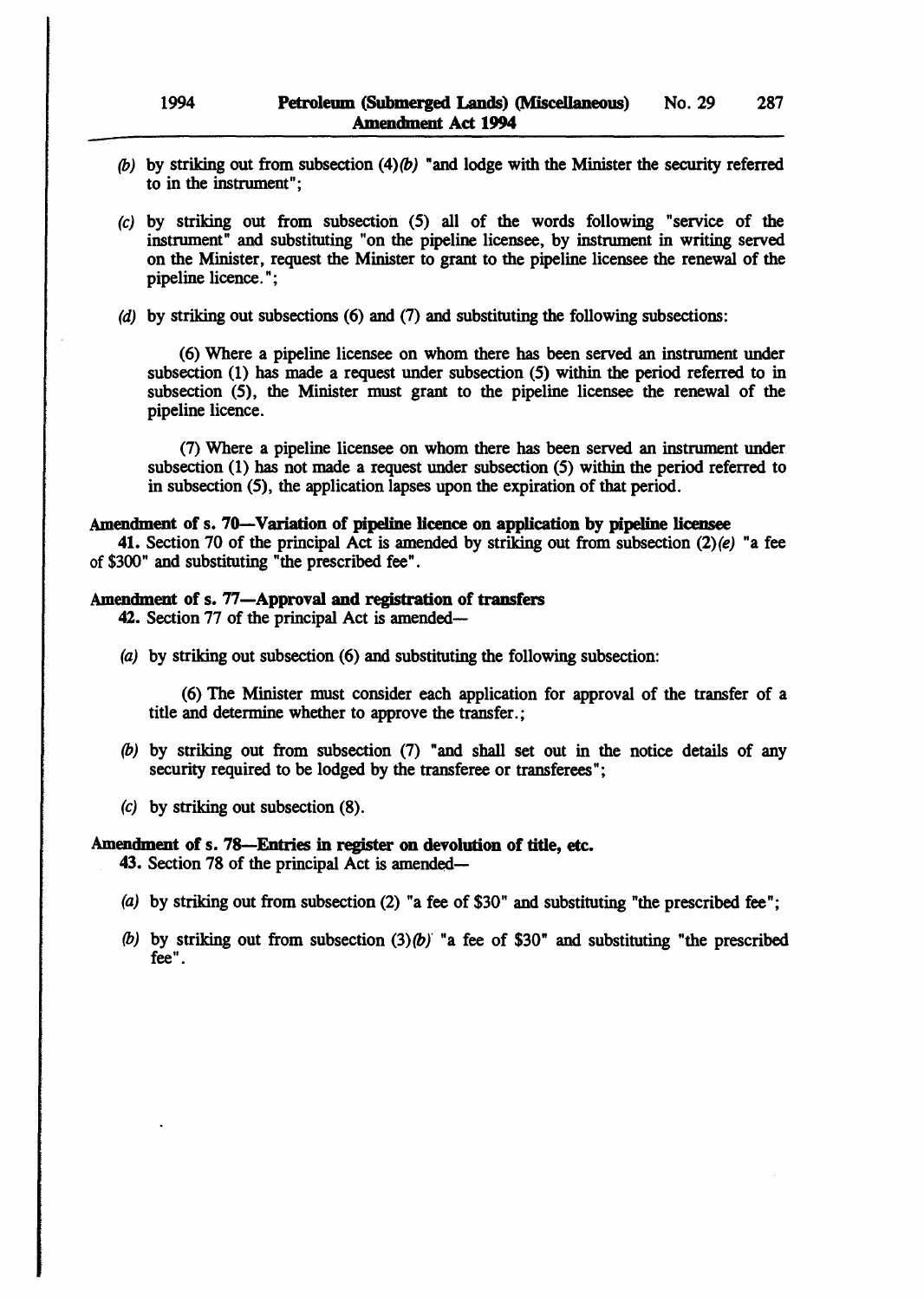### Amendment of s. 80—Approval of dealings creating, etc., interests, etc., in existing titles 44. Section 80 of the principal Act is amended—

- (a) by striking out subsection (4) and substituting the following subsections:
	- (4) An application under subsection (3) for approval of a dealing-
	- (a) must be accompanied by the instrument evidencing the dealing or, if that instrument has already been lodged with the Minister for the purposes of another application, a copy of that instrument;
	- and
	- (b) may be accompanied by an instrument setting out such particulars (if any) as are prescribed for the purposes of an application for approval of a dealing of that kind.

(4a) An application under subsection (3) for approval of a dealing must be accompanied by two copies of-

- (a) the application;
- (b) the instrument referred to in subsection  $(4)(a)$ ;

and

- (c) any instrument lodged for the purposes of subsection  $(4)(b)$ .;
- (b) by striking out from subsection  $(8)$  "subsection  $(4)(c)$ " and substituting "subsection (4a)";
- (c) by striking out subsection (13) and substituting the following subsections:

(13) Where an entry is made in the register in relation to a dealing in accordance with subsection  $(12)$ -

(a) if the dealing was approved before the commencement of section 44 of the *Petroleum (Submerged Lands) (Miscellaneous) Amendment Act* 1994 or the application for approval of the dealing was not accompanied by an instrument for the purposes of subsection  $(4)(b)$ , one copy of the instrument evidencing the dealing endorsed with a memorandum of approval must be retained by the Minister and made available for inspection in accordance with this Division;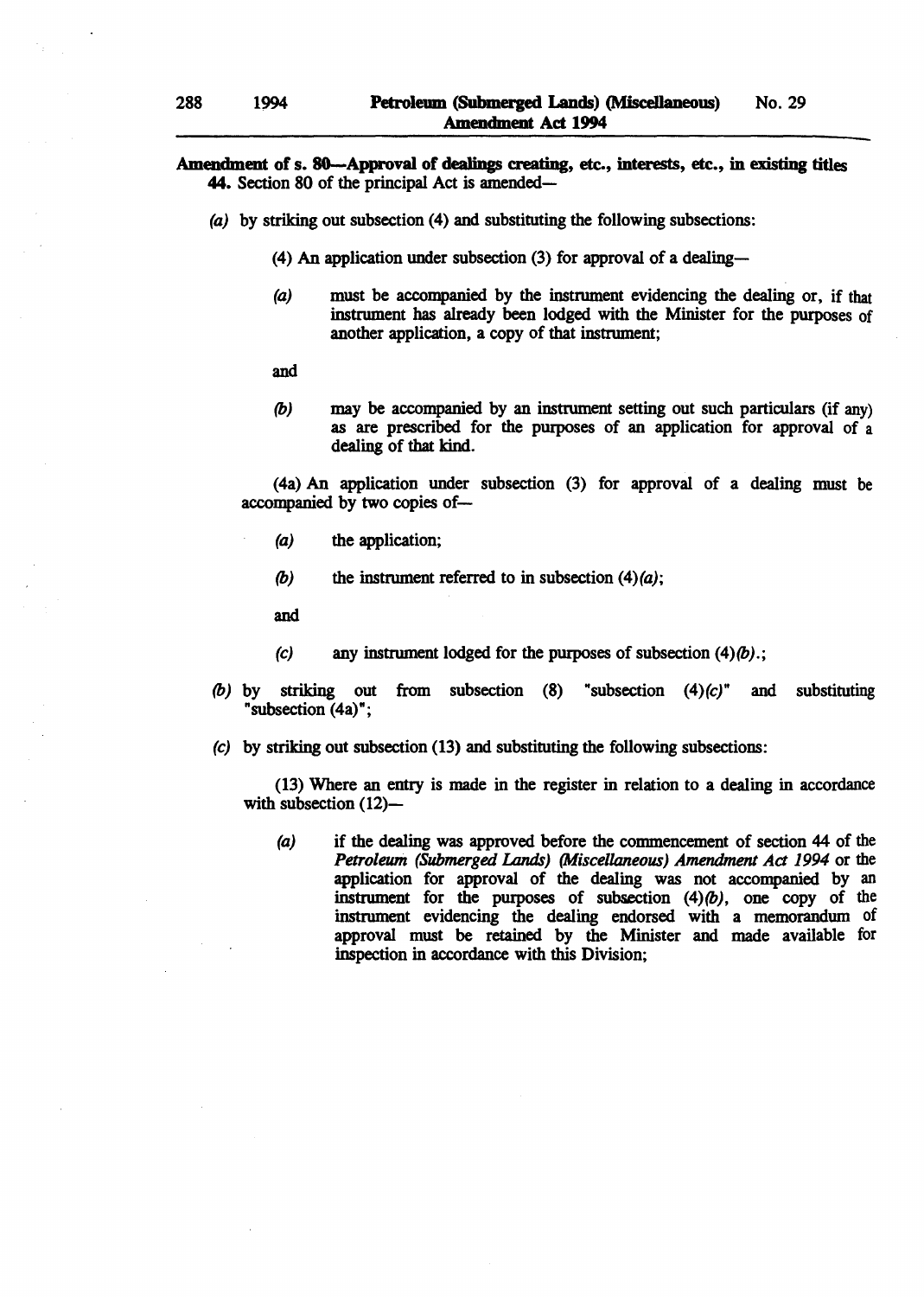(b) if the application for approval of the dealing was accompanied by an instrument for the purposes of subsection  $(4)(b)$ , a copy of that instrument endorsed with a copy of the memorandum of approval of the dealing must be retained by the Minister and made available for inspection in accordance with this Division but a copy of the instrument evidencing the dealing must not be so made available;

and

(c) the original instrument evidencing the dealing, or a copy of the original instrument, as the case requires, endorsed with a memorandum of approval and the instrument (if any) lodged for the purposes of subsection  $(4)(b)$ must be returned to the person who made the application for approval.

(13a) The approval of a dealing or the making of an entry in the register in relation to a dealing is not rendered ineffective by any failure to comply, in relation to the application for approval of the dealing. with the requirements of this section.

### Amendment of s. 80a-Approval of dealings in future interests, etc.

45. Section 80a of the principal Act is amended by striking out from subsection (2) "Sections  $80(4)$ " and substituting "Sections  $80(4)$ ,  $(4a)$ ".

### Amendment of s. 83-Power of Minister to require information as to dealings

46. Section 83 of the principal Act is amended by inserting in subsection (2) "knowingly" after "shall not" .

### Amendment of s. 85-Inspection of register and documents

47. Section 85 of the principal Act is amended-

- (a) by inserting in subsection (1) "or copies of instruments" after "instruments";
- *(b)* by striking out from subsection (1) "a fee of \$6" and substituting "the prescribed fee".

### Amendment of s. 86-Evidentiary provision

48. Section 86 of the principal Act is amended-

- (a) by striking out from subsection (2) "a fee calculated at the rate of \$1.50 per page" and substituting "the prescribed fee";
- *(b)* by striking out from subsection (3) "a fee of \$15" and substituting "the prescribed fee".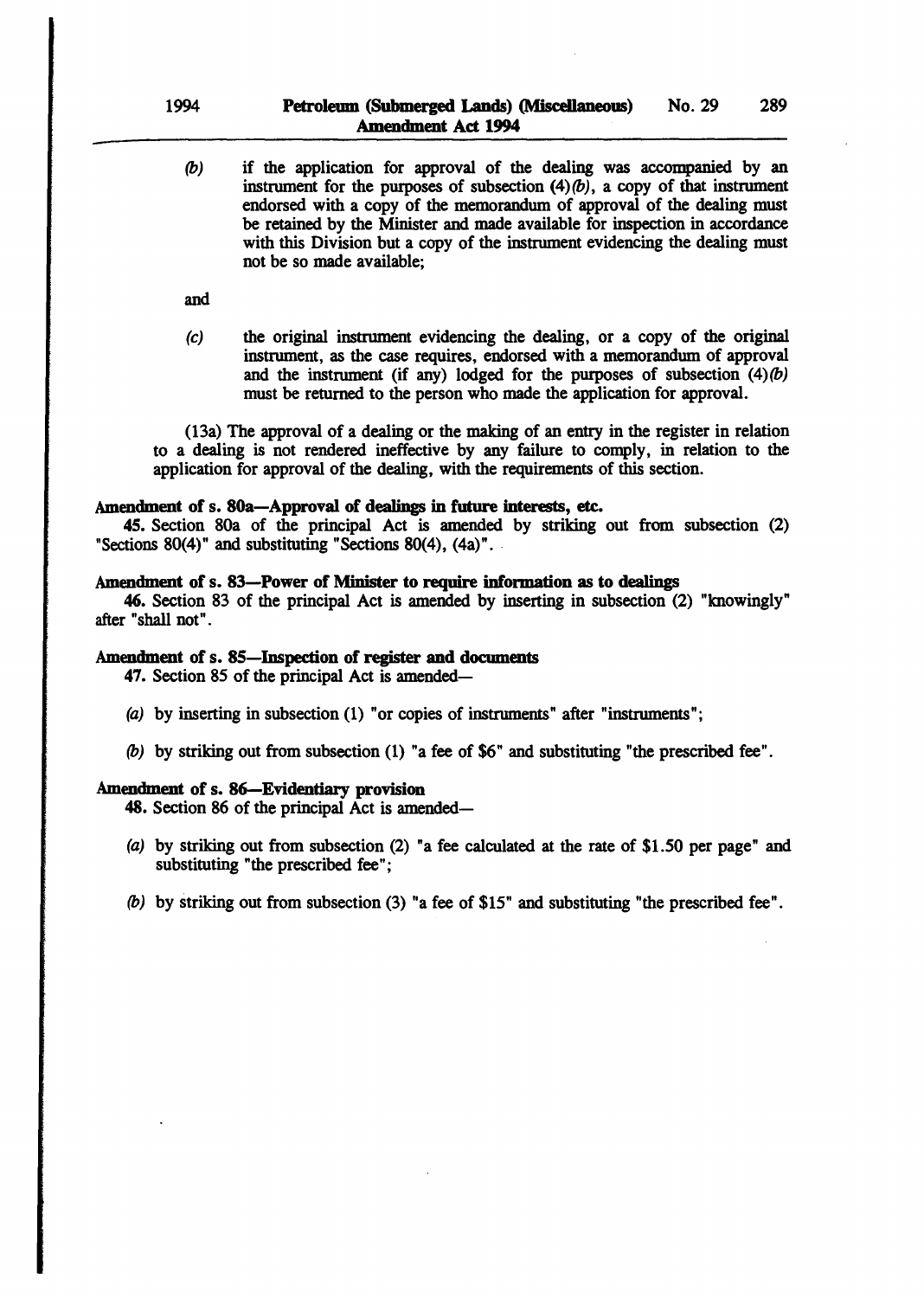#### Amendment of s. 91-Registration fees

49. Section 91 of the principal Act is amended-

- (a) by striking out from subsection (1) all of the words following "of 1.5 per cent of- $\ddot{ }$ " and substituting the following:
	- (a) the value of the consideration for the transfer;

or

(b) the value of the title transferred,

whichever is the greater, or, if the amount of that fee is less than the prescribed amount, a fee of the prescribed amount.;

(b) by striking out subsection (2) and substituting the following subsection:

 $(2)$  Where-

(a) a fee imposed by this section, as in force at any time, in respect of an entry of approval of an instrument or dealing, being an instrument or dealing pursuant to which the transfer of a title is agreed to, has been paid;

and

(b) but for this subsection, the amount of the fee imposed by subsection (1) in respect of the entry of a memorandum of the transfer of the title, being a transfer executed for the purpose of giving effect to the instrument or dealing referred to in paragraph (a), would be greater than the prescribed amount,

the amount of the fee imposed by subsection (1) in respect of the entry of the memorandum of the transfer is the prescribed amount.;

- $(c)$  by striking out from subsection  $(3)$  "\$3 000" (twice occurring) and substituting (in each case) "the prescribed amount";
- (d) by striking out subparagraph (iv) of subsection  $(4)(b)$  and substituting the following subparagraph:
	- (iv) the Minister is satisfied that the dealing was not made pursuant to another dealing or an instrument, being a dealing or instrument that relates to that title and in respect of an entry of approval of which a fee has been paid under this section as in force at any time,;
- (e) by striking out from subsection (5) "\$300" (twice occurring) and substituting (in each case) "the prescribed amount";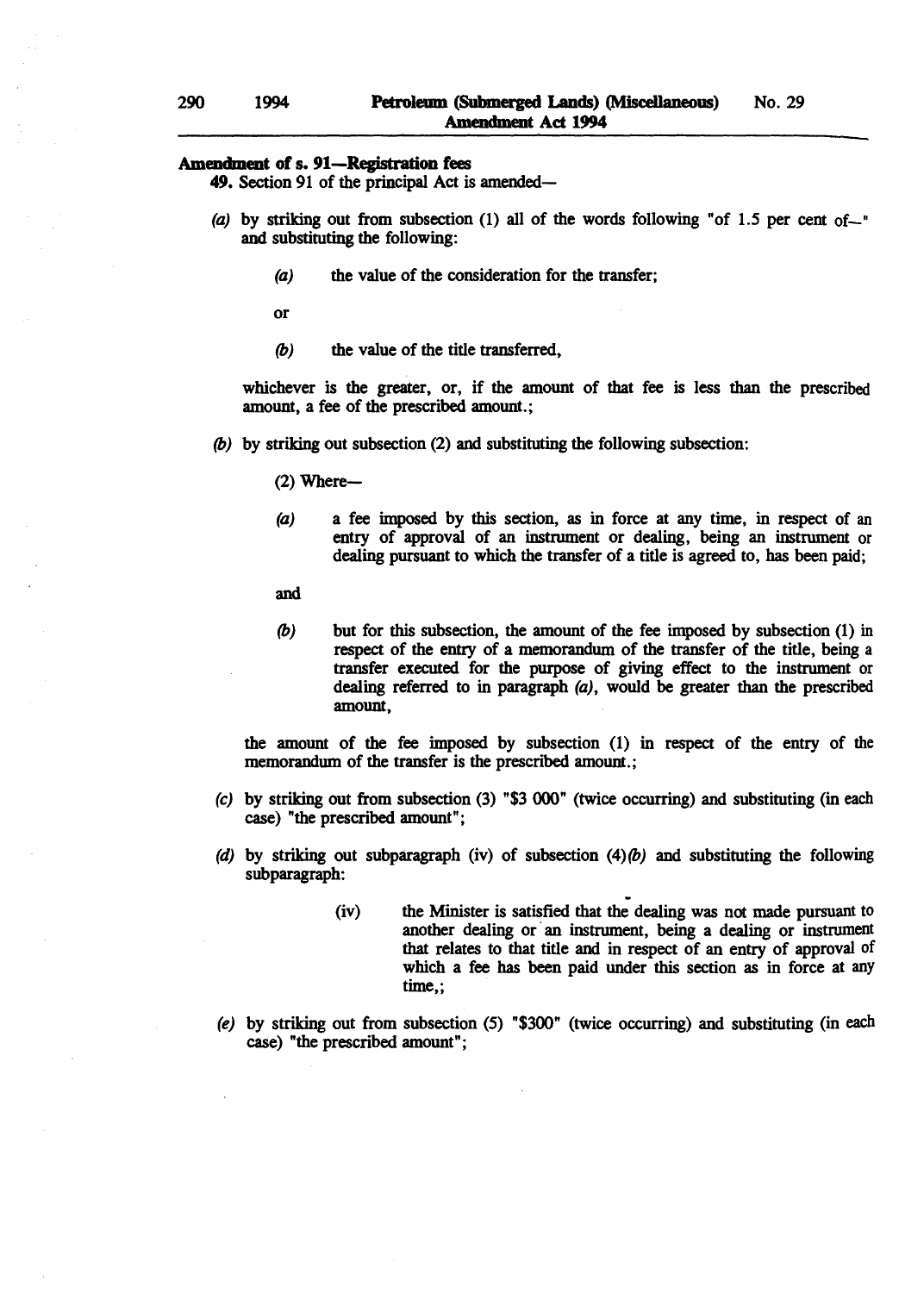(f) by striking out from subsection (6) "\$3 000" (twice occurring) and substituting (in each case) "the prescribed amount".

# Amendment of s. 96-Work practices

SO. Section 96 of the principal Act is amended by striking out subsection (6).

### Insertion of s. 96a

51. The following section is inserted after section 96 of the principal Act:

### Conditions relating to insurance

96a. (1) The holder of a permit, lease, licence or pipeline licence must maintain, as directed by the Minister from time to time, insurance against expenses or liabilities or specified things arising in connection with, or as a result of, the carrying out of work, or the doing of any other thing, under the permit, lease, licence or pipeline licence, including expenses of complying with directions with respect to the clean-up or other remedying of the effects of the escape of petroleum.

(2) The conditions subject to which a special prospecting authority or access authority is granted may include a condition that the holder maintain, as directed by the Minister from time to time, insurance against expenses or liabilities or specified things arising in connection with, or as a result of, the carrying out of work, or the doing of any other thing, under the authority, including expenses of complying with directions with respect to the clean-up or other remedying of the effects of the escape of petroleum.

### Amendment of s. 110-Special prospecting authorities

52. Section 110 of the principal Act is amended-

- (a) by striking out the word "and" between paragraphs  $(b)$  and  $(c)$  of subsection (2);
- (b) by inserting after paragraph (c) of subsection (2) the following word and paragraph:

and

(d) must be accompanied by the prescribed fee.

### Amendment of s. 111-Access authorities

53. Section 111 of the principal Act is amended-

(a) by inserting after subsection (la) the following subsection:

(lb) The holder of a special prospecting authority may make an application to the Minister for the grant of an access authority to enable the applicant to carry on petroleum exploration operations in an area, being part of the adjacent area not included in any block that is the subject of the special prospecting authority.;

(b) by inserting in subsection  $(3)(a)$  ", holder of a special prospecting authority" after "licensee" ;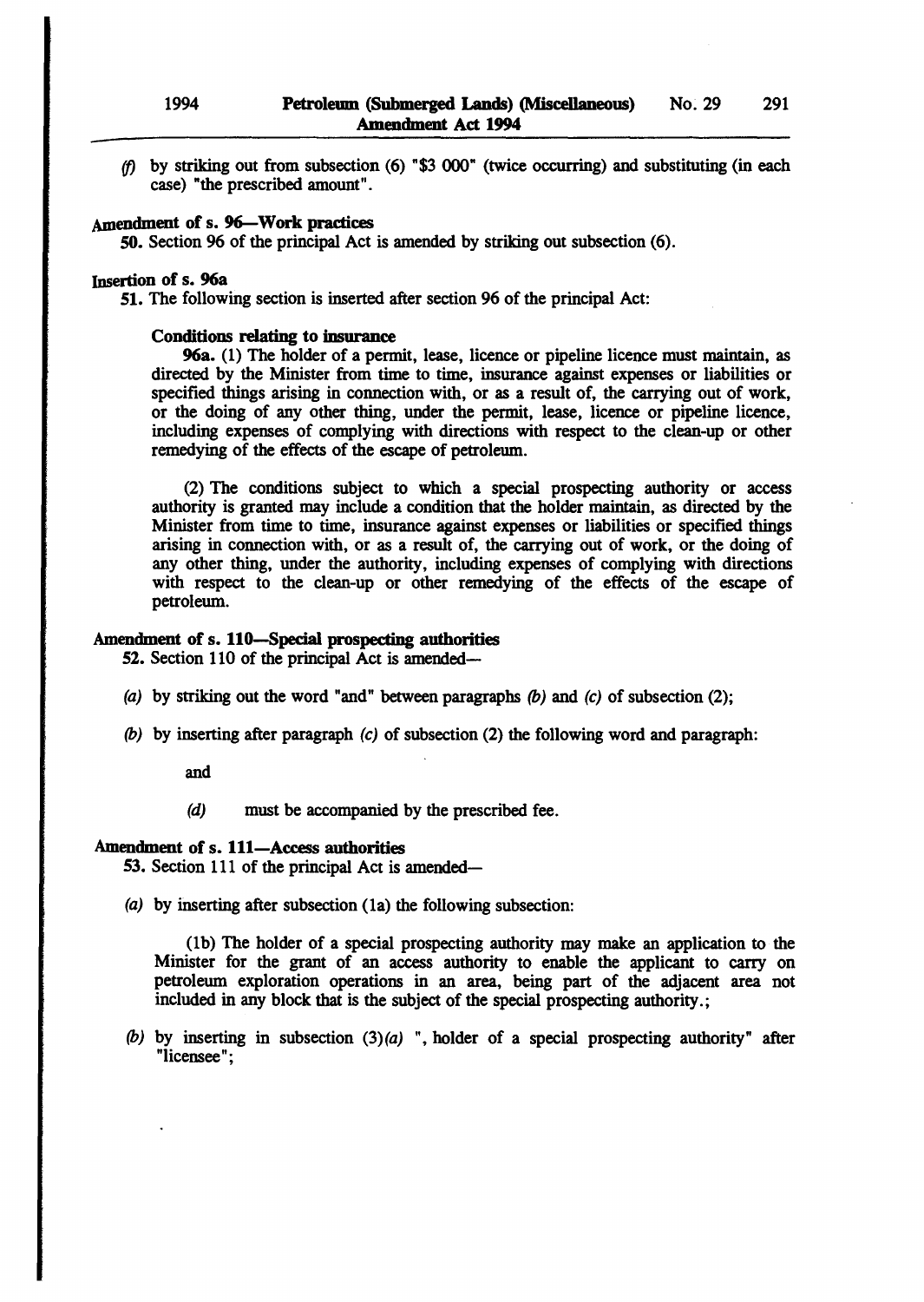- (c) by striking out from subsection (4) "lease or licence of which the registered holder is a person other than the applicant. or vary an access authority as in force in respect of a block that is the subject of a permit, lease or licence" and substituting "lease, licence or special prospecting authority of which the registered holder is a person other than the applicant, or vary such an access authority as in force in respect of a block that is the subject of a permit, lease, licence or special prospecting authority";
- (d) by inserting in subsection (11) "a summary" after "during that month and".

### Repeal of s. 113

54. Section 113 of the principal Act is repealed.

### Amendment of s. 117-Release of information

- 55. Section 117 of the principal Act is amended—
- (a) by striking out from subsections  $(1b)(b)$ ,  $(2)(b)$  and  $(3)(b)$  "a fee of \$15 per day" and substituting, in each case, "the prescribed fee";
- (b) by striking out paragraph (d) of subsection (4) and the word "and" preceding that paragraph and substituting the following:
	- *(d)* where-
		- (i) the document, core, cutting or sample was furnished to the Minister at a time when a permit, lease or licence was not in force in respect of the block;

and

(ii) the information in the document or the core, cutting or sample was collected for the purpose of the sale of information on a nonexclusive basis,

the relevant day is the day determined by the Minister, being a day not more that five years after the day on which the document, core, cutting or sample was furnished to the Minister;

- and
- $(e)$  where-
	- (i) the document, core, cutting or sample was furnished to the Minister at a time when a permit, lease or licence was not in force in respect of the block;
	- and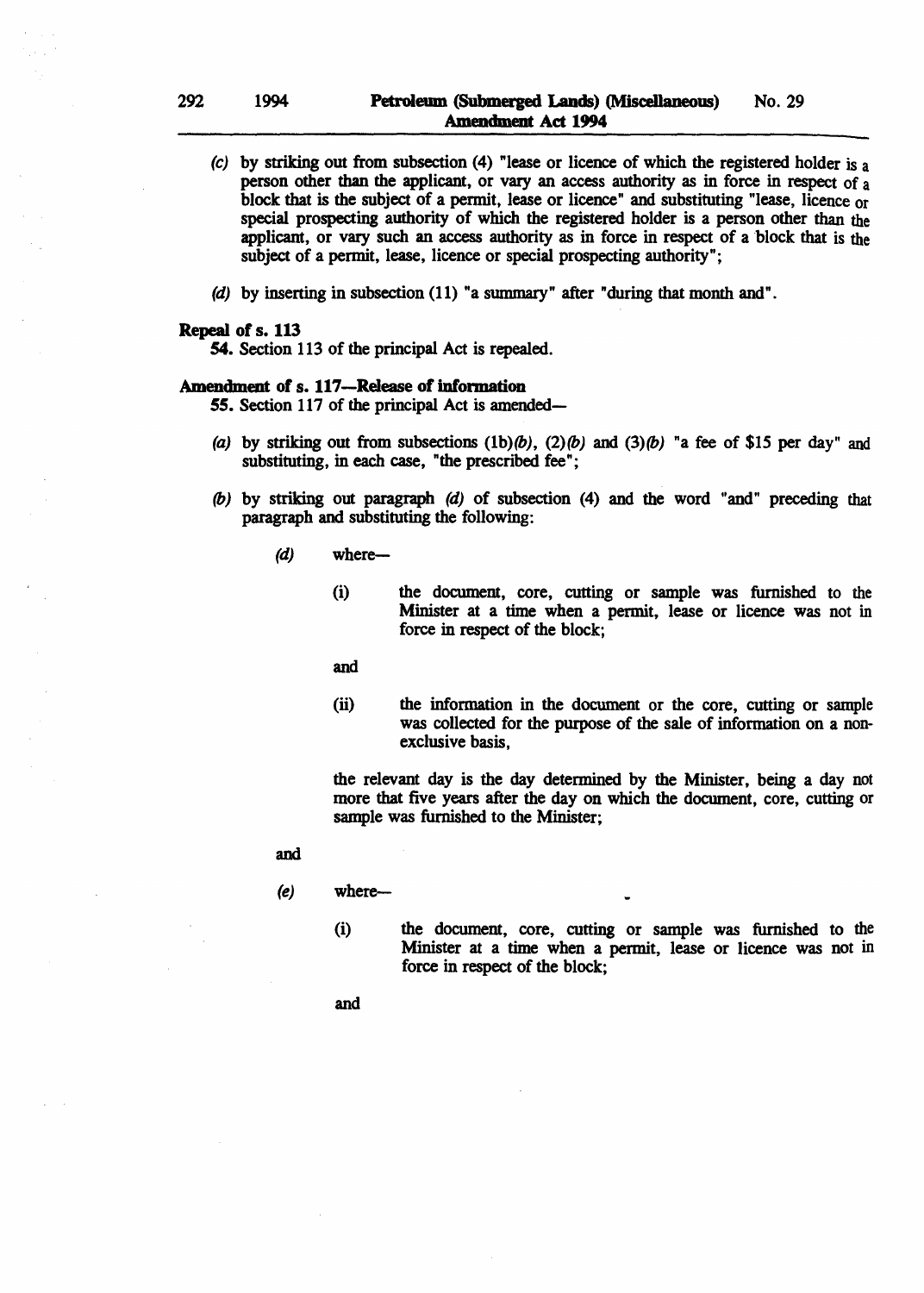(ii) paragraph  $(d)$ (ii) does not apply,

the relevant day is the day determined by the Minister, being a day not more than two years after the day on which the document, core, cutting or sample was furnished to the Minister.;

- (c) by striking out from subsection  $(5)(c)$  and  $(d)$  "a fee of \$15 per day" and substituting, in each case, "the prescribed fee";
- (d) by striking out from subsection  $(5a)(b)$  "a fee of \$15 per day" and substituting "the prescribed fee";
- (e) by striking out from subsection  $(5a)$  "under subsection  $(1)$ ";
- *(f)* by inserting after subsection (9) the following subsections:

(10) Subsections (2) and (Sa) apply to information contained in a document to which this section applies that was furnished to the Minister before or after the commencement of the *Petroleum (Submerged* Lands) *Act Amendment Act 1987.* 

(11) Subsection (3) applies to cores, cuttings and samples furnished to the Minister before or after the commencement of the *Petroleum (Submerged* Lands) *Act Amendment Act 1987.* 

# Repeal of s. 132

56. Section 132 of the principal Act is repealed.

### Amendment of s. 133-Orders for forfeiture in respect of certain offences

57. Section 133 of the principal Act is amended by striking out from subsection (1) "by the Supreme Court" .

### Amendment of s. 137b-Interpretation

58. Section 137b of the principal Act is amended by striking out paragraph (a) of subsection (3).

#### Substitution of ss. 138, 13Sa, 139 and 140

59. Sections 138, 138a, 139 and 140 of the principal Act are repealed and the following section is substituted:

#### Fees

138. A person who is a permittee, lessee, licensee or pipeline licensee must pay to the Minister in respect of each year of the term of the permit, lease, licence or pipeline licence the fee prescribed in relation to the permit, lease, licence or pipeline licence.

### Amendment of s. 141-Time for payment of fees

60. Section 141 of the principal Act is amended by striking out", 138a, 139 or 140".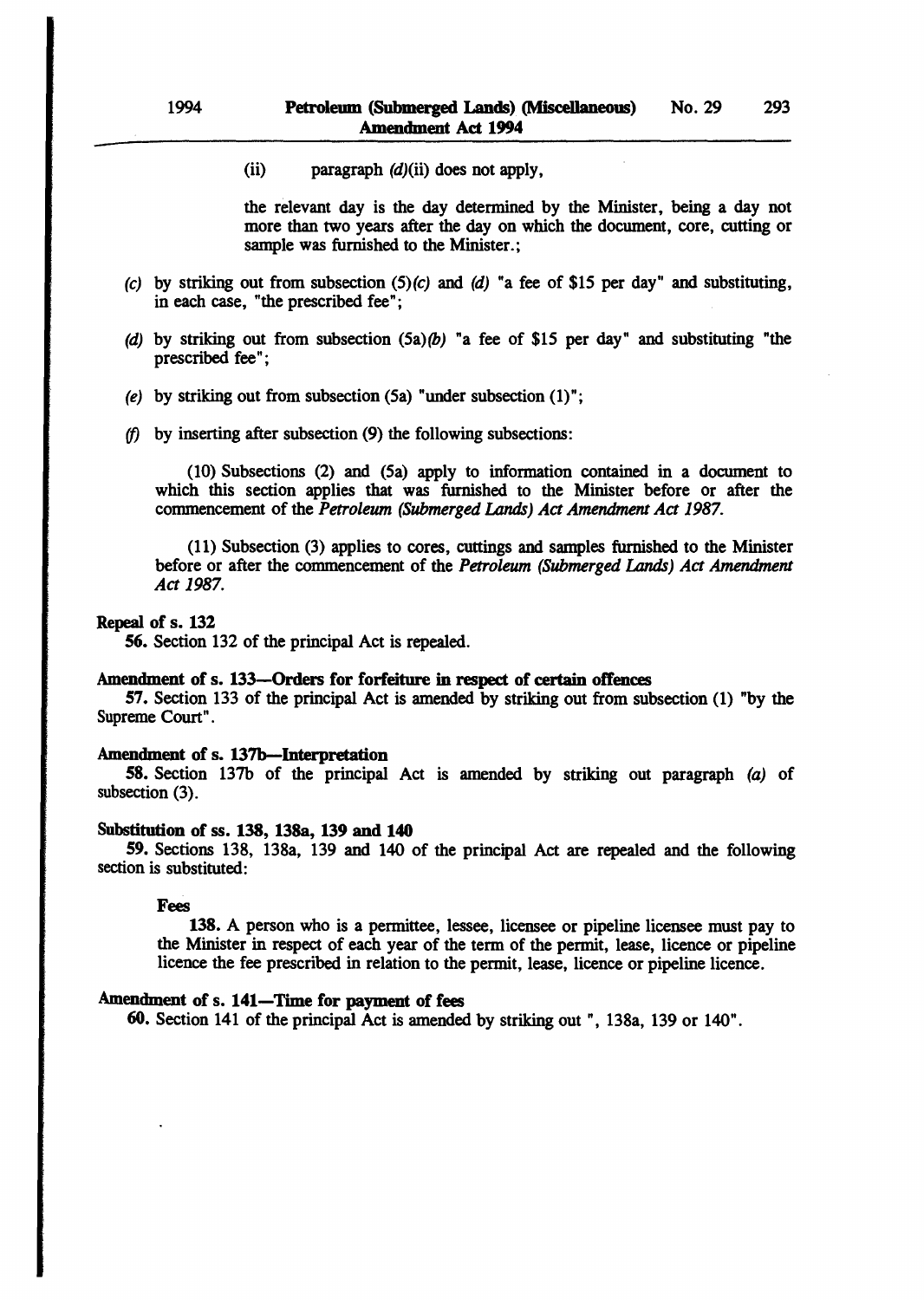### Insertion of ss. 148a, 148b

61. The following sections are inserted after section 148 of the principal Act:

### Provisional payment of royalty

148a. (1) Where, in relation to petroleum recovered during a royalty period, the value of the petroleum has not been agreed or determined under section 146, the Minister may determine a provisional value.

 $(2)$  Where-

(a) a provisional value of any petroleum has been determined under subsection (1);

and

*(b)* the value of that petroleum has not yet been agreed or determined under section 146,

this Act operates in relation to that petroleum as if-

(e) the provisional value of the petroleum were its value;

and

(d) the determination of the provisional value were an agreement or determination under section 146.

### Adjustment of payments of royalty 148b. (1) This section applies-

- (a) where section 148a(2) has operated in relation to petroleum recovered during a royalty period and a value of the petroleum different to the provisional value is subsequently agreed or determined under section 146;
- or
- *(b)* where an error has been made in the calculation of royalty due or in the application of a procedure by the application of which the value of the petroleum has been ascertained.

(2) Where this section applies-

- (a) if the determined royalty is greater than the provisional royalty, the difference is payable within 28 days;
- and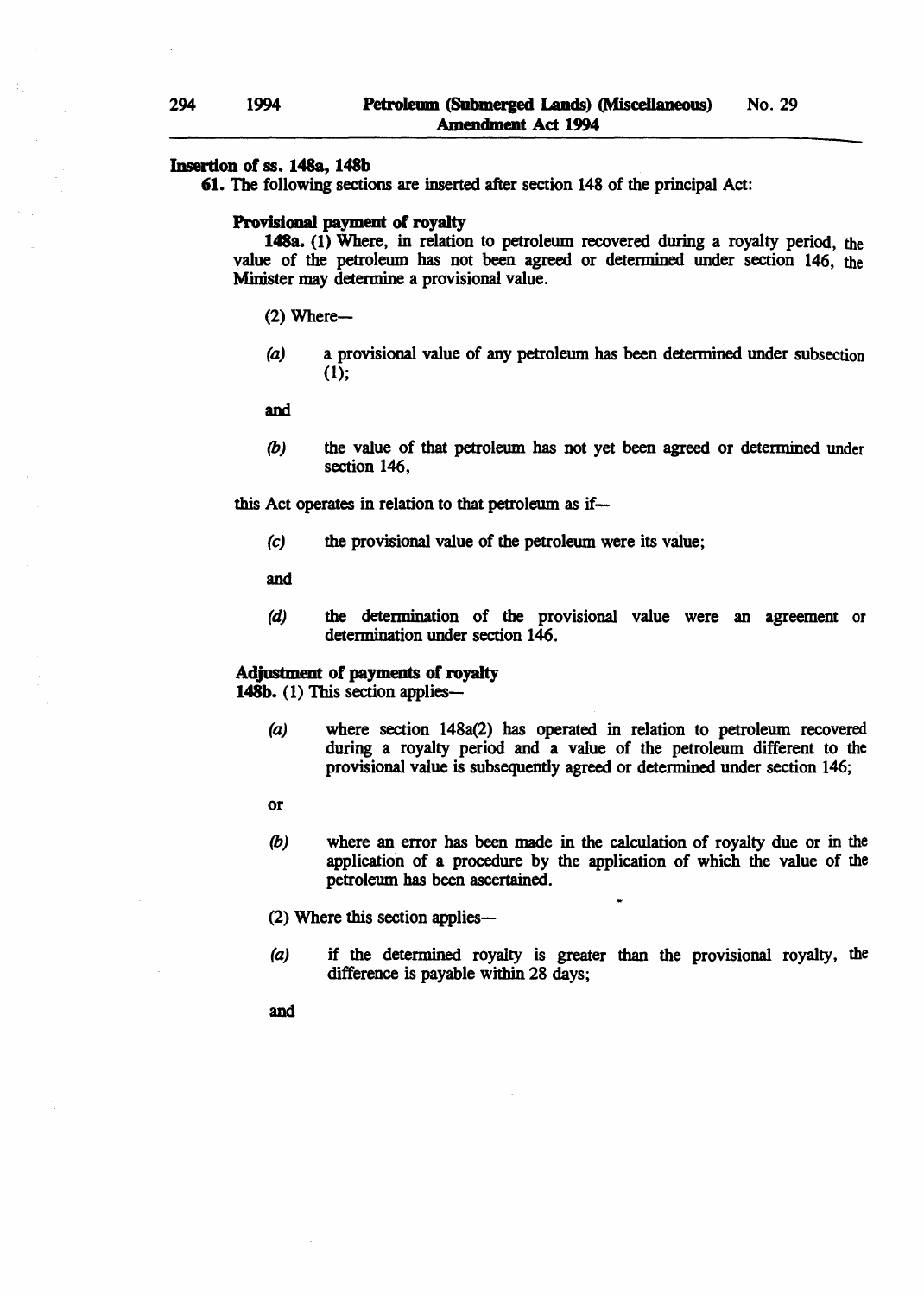(b) if the detennined royalty is less than the provisional royalty, the difference is deducted from any amount subsequently payable by the lessee, permittee or licensee concerned.

(3) In this section-

"determined royalty" means-

(a) where subsection  $(1)(a)$  applies, the amount of royalty payable in relation to the petroleum on the basis of the value ascertained under section 146;

and

(b) where subsection  $(1)(b)$  applies, the amount of royalty payable in relation to the petroleum;

"provisional royalty" means-

(a) where subsection  $(1)(a)$  applies, the amount of royalty payable in relation to the petroleum on the basis of the provisional value;

and

(b) where subsection  $(1)(b)$  applies, the amount of royalty demanded in relation to the petroleum as a result of the erroneous calculation.

### Amendment of s. 151-Regulations

62. Section 151 of the principal Act is amended by inserting in subsection (2) "prescribe and provide for the payment and recovery of fees (and provide for the waiver or refund of fees or parts of fees in specified circumstances) and may, in addition," after "the regulations may".

### Insertion of sixth schedule

63. The following schedule is inserted after the fifth schedule of the principal Act:

### SIXTII SCHEDULE

Petroleum (Submerged *Lands)* (Miscellaneous) *Amendment Act* 1994: *Transitional Provisions* 

### Interpretation

1. In this schedule-

..

"the amending Act" means the *Petroleum (Submerged Lands) (Miscellaneous) Amendment*  Act 1994.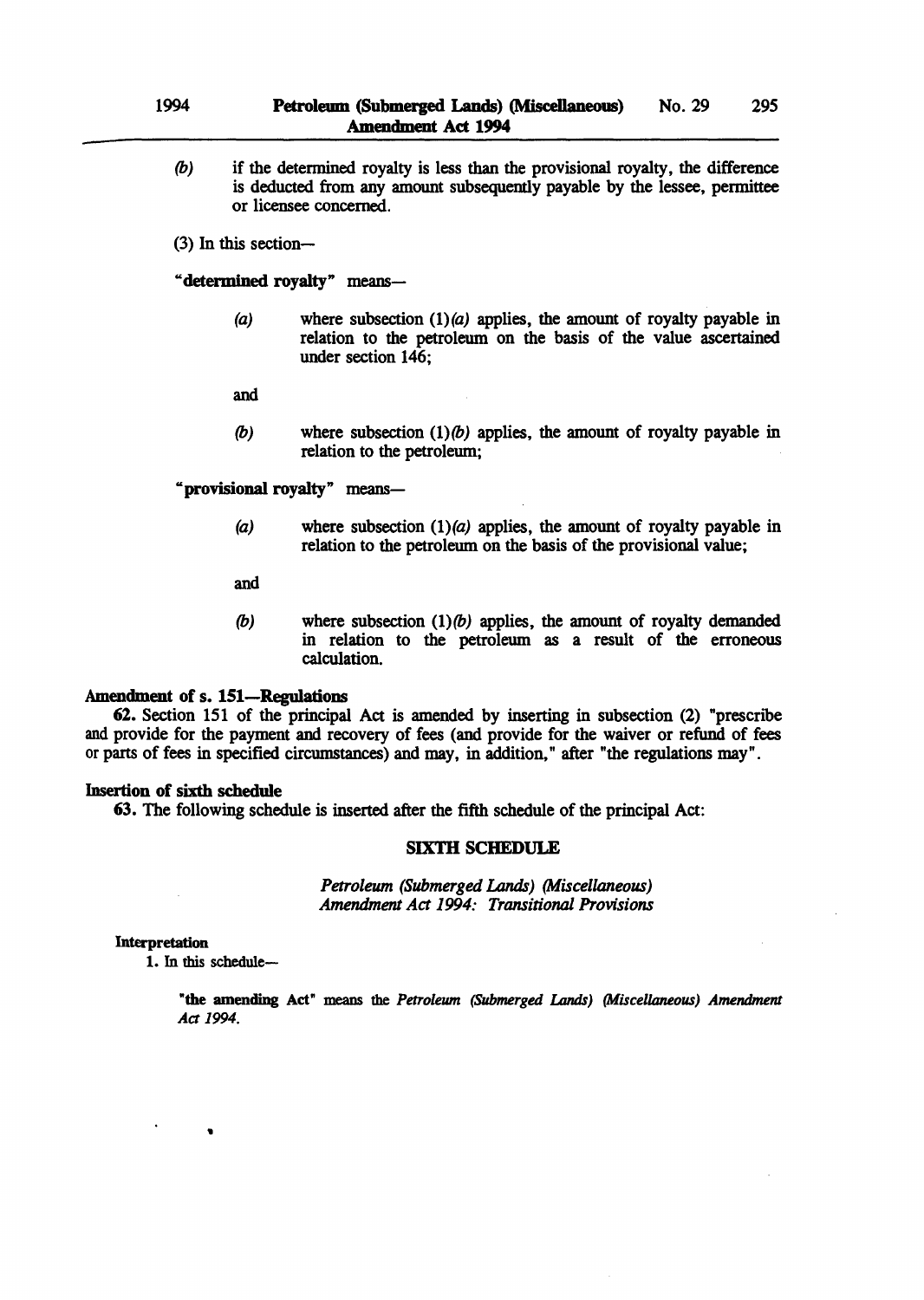#### Application of ss. 35 and 36

2. (1) Where-

(a) a nomination was made under section 35 as in force immediately before the commencement of the amending Act;

and

*(b)* a declaration was not made under section 36 (as then in force) before the commencemem of the amending Act as a result of the making of that nomination,

sections 35, 36 and 37 of this Act, as in force immediately before the commencement of the amending Act, continue to have effect in relation to that nomination and the block or blocks that would be affected by a declaration as if the amending Act had not been enacted.

(2) A declaration made under section 36 as continued in force by subclause (1) has effect, and this Act, as amended by the amending Act, applies to the declaration, as if the declaration had been made under section 36 as in force after the commencement of the amending Act.

(3) A declaration in force under section 36 as in force immediately before the commencement of the amending Act has effect after that commencement as if it were a declaration under section 36 as in force after the commencemem of the amending Act.

- $(4)$  Where--
- (a) a permittee under a permit granted before the commencement of the amending Act applies under section 39, as amended by the amending Act, for a licence;
- *(b)* the location that includes the block or blocks to which the application relates was declared under section 36 as in force after the commencement of the amending Act;
- (c) the location consists of not more than 8 blocks;
- (d) the Minister notifies the applicant in writing that, in the Minister's opinion, the number of blocks specified in the notification represents the maximum number of blocks that the applicant would have been entitled to have declared as a location instead of the block or blocks constituting the location referred to in paragraph *(b)* if the amending Act bad not been enacted;

and

(e) the number of blocks specified in the notification exceeds the number of blocks in the location referred to in paragraph *(b),* 

section 39(1) of this Act, as amended by the amending Act, applies as if the first-mentioned location were constituted by the number of blocks specified in the notification referred to in paragraph  $(d)$ .

- $(5)$  Where--
- (a) a lessee under a lease of a block or blocks for which a permit was granted before the commencemem of the amending Act applies under section 39a, as amended by the amending Act, for a licence;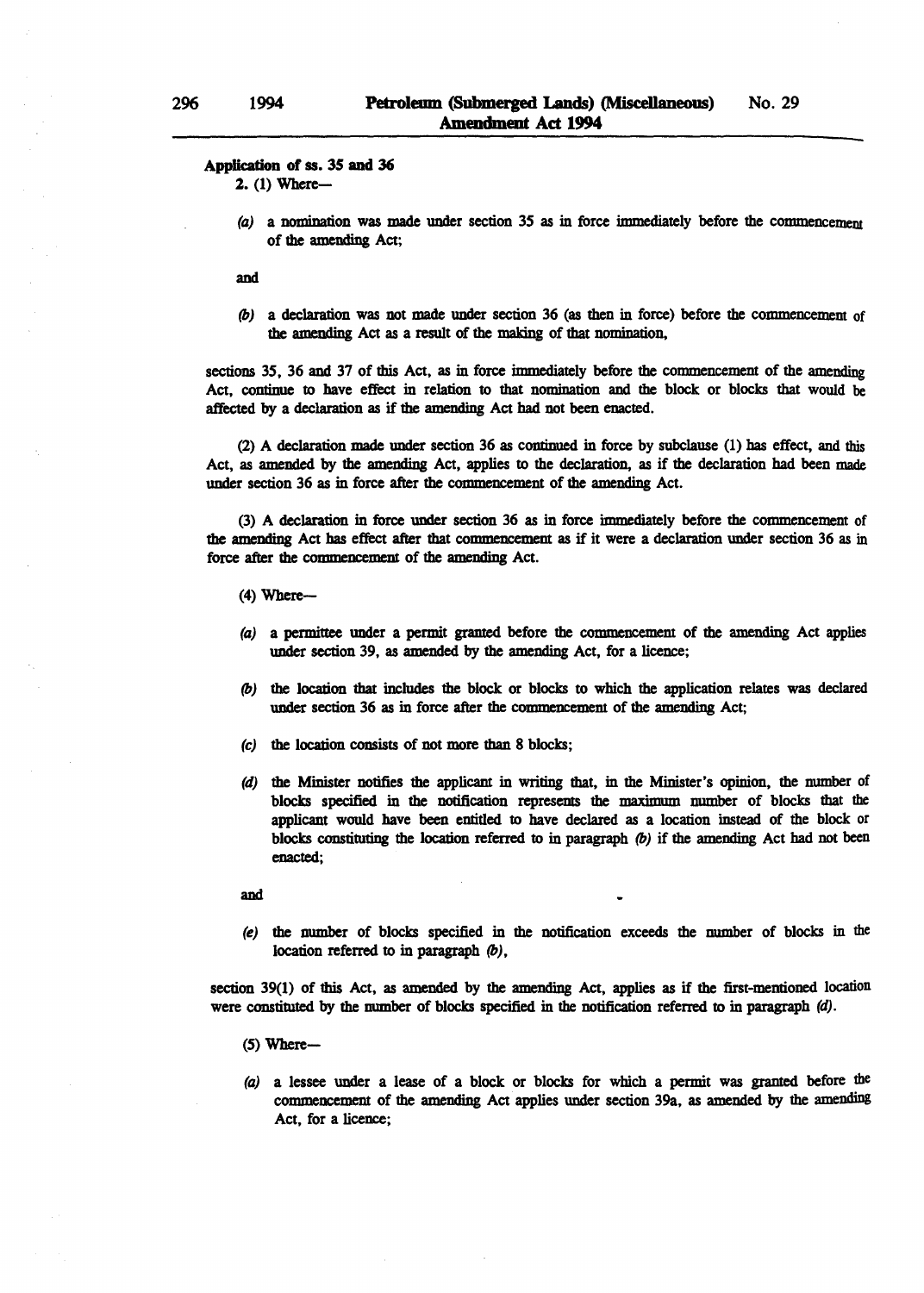- (b) the location that includes the block or blocks to which the application relates was declared under section 36 as in force after the commencement of the amending Act;
- (c) the location consists of not more than 8 blocks;
- (d) the Minister notifies the applicant in writing that, in the Minister's opinion, the number of blocks specified in the notification represents the maximum number of blocks that the applicant would have been entitled to have declared as a location instead of the block or blocks constituting the location referred to in paragraph  $(b)$  if the amending Act had not been enacted;

and

(e) the number of blocks specified in the notification exceeds the number of blocks in the location referred to in paragraph (b),

section 39a(l) of this Act, as amended by the amending Act, applies as if the lease were in respect of the number of blocks specified in the notification referred to in paragraph (d).

#### Application of s. 8O(4)(b)

3. (1) Where, at the time that the first regulations made for the purposes of section  $80(4)$  (b) as in force after the commencement of section 44 of the amending Act come into operation, an application for approval of a dealing has been made but the Minister has neither approved nor refused to approve the dealing-

- (a) the Minister must give to the applicant written notice that the applicant is entitled to lodge an instrument for the purpose of section  $80(4)$  (b) in relation to the application;
- (b) the applicant may lodge an instrument for the purpose of section  $80(4)(b)$ ;
- (c) the application must not be dealt with by the Minister until after the end of 30 days after the day on which notice is given for the purpose of paragraph (a);

and

(d) where the applicant lodges an instrument under paragraph (b), the applicant must lodge with the instrument two copies of the instrument.

(2) An instrument lodged under subclause (1) will be taken, for the purposes of section 80(13) as in force after the commencement of section 44 of the amending Act, to have accompanied the application when the application was lodged.

#### Discharge of security under s. 96a on provision of insurance

4. (1) Where-

- (a) a permit, lease, licence or pipeline licence was in force immediately before the commencement of the amending Act;
- (b) the Minister has, after the commencement of the amending Act, required the holder to maintain insurance under section 96a(I);

and